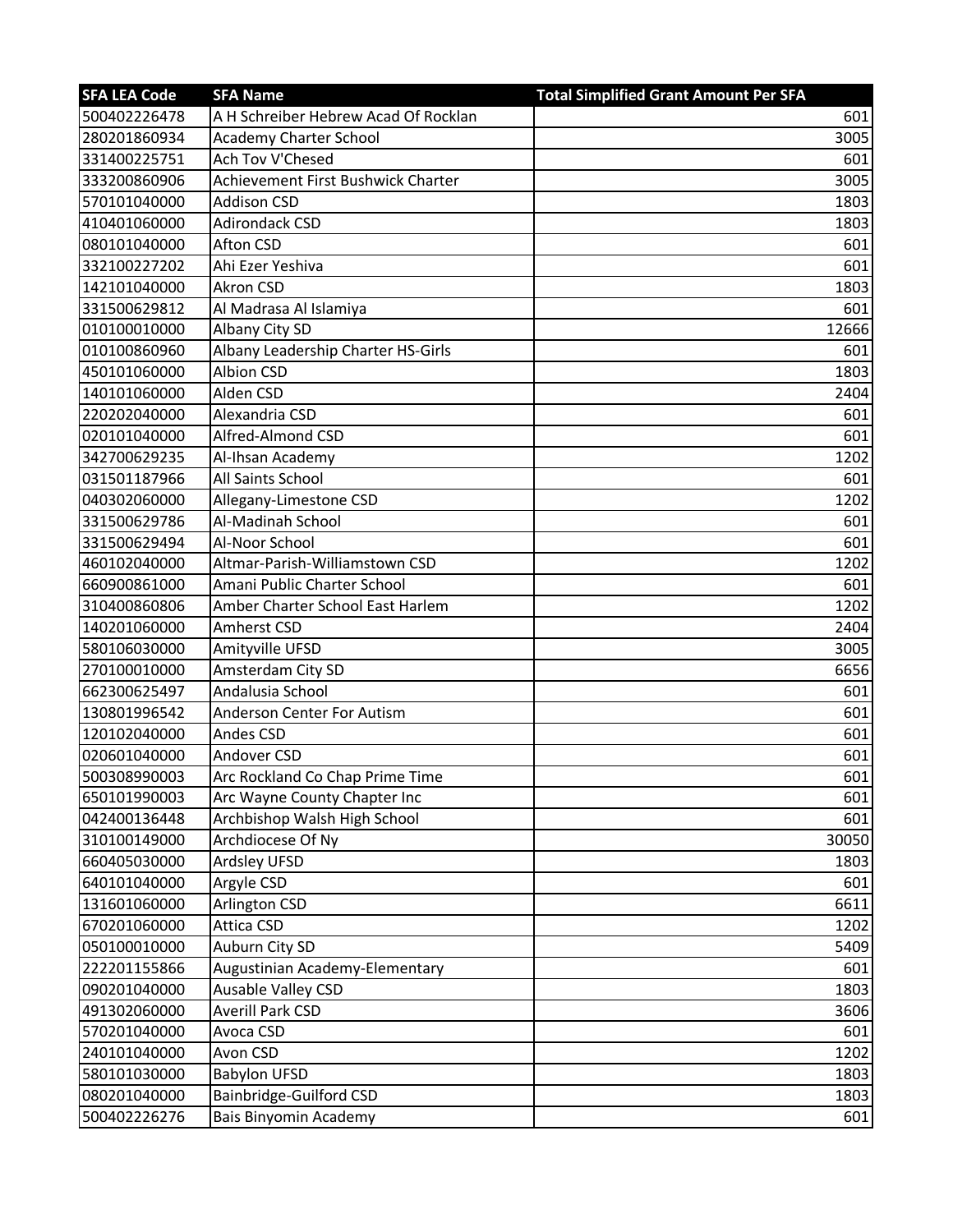| 331500228974 | Bais Brocho Of Karlin Stolin                | 1202  |
|--------------|---------------------------------------------|-------|
| 332000228908 | <b>Bais Esther School</b>                   | 2404  |
| 332000229076 | Bais Frima Chinuch Center                   | 601   |
| 331800229152 | <b>Bais Meir</b>                            | 601   |
| 500402225496 | <b>Bais Trany Of Monsey</b>                 | 601   |
| 332000228436 | <b>Bais Tziporah</b>                        | 601   |
| 342800226480 | Bais Yaakov Academy For Girls               | 601   |
| 332000228651 | Bais Yaakov D'Chassidei Gur                 | 601   |
| 500402226104 | Bais Yaakov Elem School Of Rockland         | 601   |
| 331500229003 | Bais Yaakov Faigeh Schonberger              | 601   |
| 591401229948 | <b>Bais Yisroel School</b>                  | 1202  |
| 280210030000 | <b>Baldwin UFSD</b>                         | 3005  |
| 420901060000 | <b>Baldwinsville CSD</b>                    | 4808  |
| 521301060000 | <b>Ballston Spa CSD</b>                     | 3606  |
| 401301040000 | <b>Barker CSD</b>                           | 601   |
| 500402229085 | <b>Bas Mikroh</b>                           | 601   |
| 180300010000 | Batavia City SD                             | 2404  |
| 570302060000 | <b>Bath CSD</b>                             | 1202  |
| 580501030000 | <b>Bay Shore UFSD</b>                       | 7257  |
| 580505020000 | Bayport-Blue Point UFSD                     | 3005  |
| 130200010000 | <b>Beacon City SD</b>                       | 3606  |
| 231301040000 | <b>Beaver River CSD</b>                     | 601   |
| 660102060000 | <b>Bedford CSD</b>                          | 4207  |
| 090301060000 | Beekmantown CSD                             | 2404  |
| 331900228395 | Beer Hagolah Institute-Elem                 | 601   |
| 331400229075 | Be'lkvei Hatzoin                            | 601   |
| 020801040000 | <b>Belfast CSD</b>                          | 601   |
| 220909040000 | Belleville-Henderson CSD                    | 601   |
| 280207020000 | <b>Bellmore UFSD</b>                        | 1803  |
| 280253070000 | <b>Bellmore-Merrick Central HS District</b> | 3005  |
| 061001040000 | <b>Bemus Point CSD</b>                      | 1202  |
| 490101040000 | <b>Berlin CSD</b>                           | 1202  |
| 010201040000 | Berne-Knox-Westerlo CSD                     | 1202  |
| 332100229599 | Bet Yaakov Ohr Sarah                        | 601   |
| 331400226885 | <b>Beth Chana School</b>                    | 1202  |
| 310100227822 | Beth Jacob Elementary School                | 601   |
| 332000226486 | Beth Jacob Of Boro Park                     | 3050  |
| 331700207384 | Beth Rivkah High School                     | 3651  |
| 500402226680 | Beth Rochel School-Girls                    | 3050  |
| 010306060000 | <b>Bethlehem CSD</b>                        | 3606  |
| 280521030000 | <b>Bethpage UFSD</b>                        | 3005  |
| 332100229485 | Big Apple Institute Inc                     | 1202  |
| 030200010000 | <b>Binghamton City SD</b>                   | 10863 |
| 331400228257 | Bnei Shimon Yisroel Of Sopron               | 601   |
| 500402225674 | Bnei Yakov Yosef Of Monsey                  | 1202  |
| 342700228636 | Bnos Bais Yaakov Of Far Rockaway            | 601   |
| 331400229323 | <b>Bnos Chayil</b>                          | 1202  |
| 500402226163 | <b>Bnos Derech Yisroel Of Monsey</b>        | 601   |
| 332100227245 | Bnos Israel Of East Flatbush                | 601   |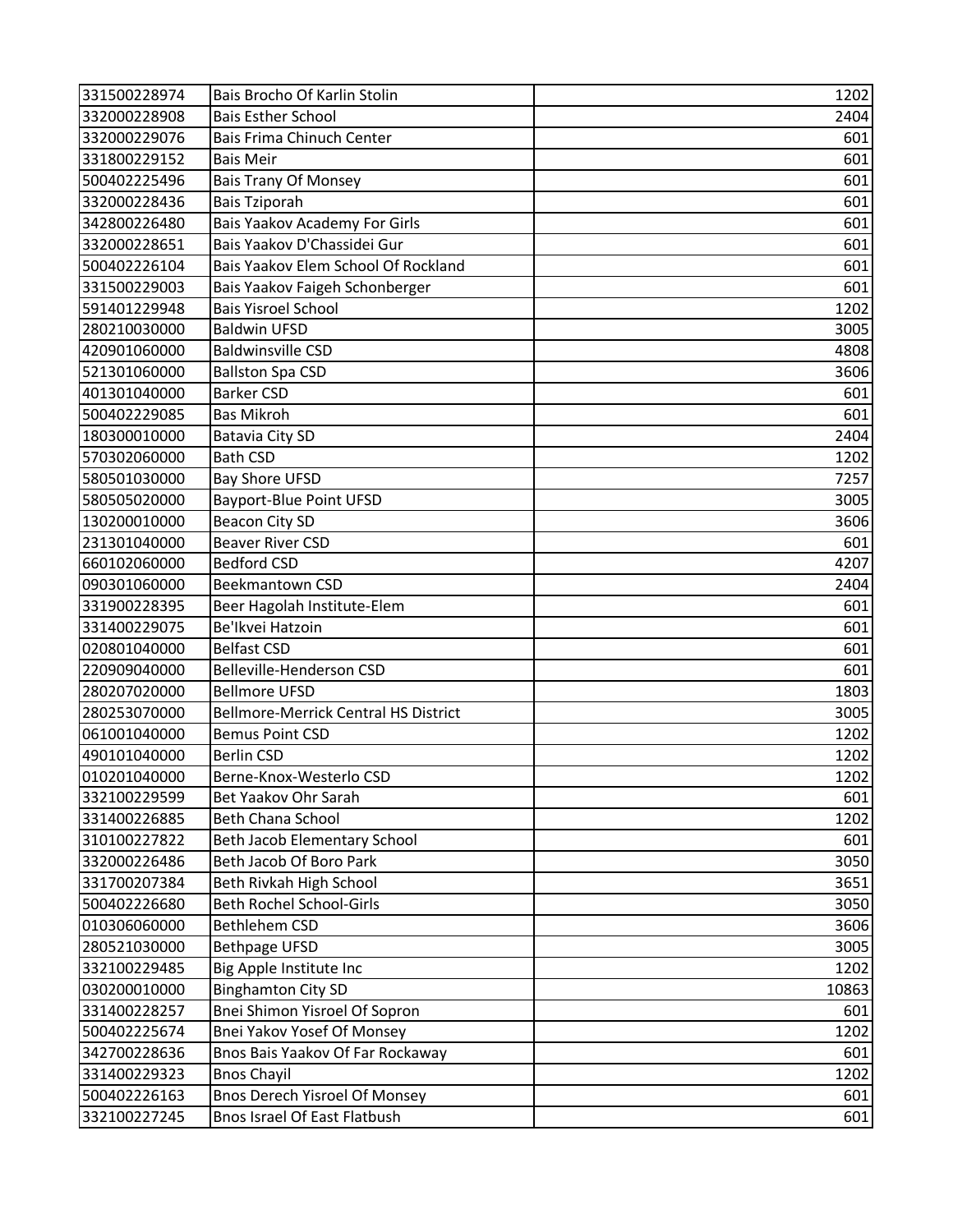| 342800225513 | <b>Bnos Malka Academy</b>                | 601   |
|--------------|------------------------------------------|-------|
| 331700229779 | Bnos Menachem, Inc                       | 601   |
| 331400229999 | <b>Bnos Square Of Williamsburg</b>       | 1202  |
| 332000228527 | <b>Bnos Yerushalayim</b>                 | 3050  |
| 332000227819 | <b>Bnos Zion Of Bobov</b>                | 3050  |
| 332000226900 | Bobover Yeshiva Bnei Zion-15th Ave       | 2404  |
| 500402225550 | Bobover Yeshiva Of Monsey                | 1202  |
| 320800861143 | <b>Bold Charter School</b>               | 601   |
| 022902040000 | <b>Bolivar-Richburg CSD</b>              | 1202  |
| 630101040000 | <b>Bolton CSD</b>                        | 601   |
| 151801040000 | <b>Boquet Valley CSD</b>                 | 1202  |
| 320700860994 | Boys Prep Charter School Of Ny           | 601   |
| 570401040000 | <b>Bradford CSD</b>                      | 601   |
| 510101040000 | <b>Brasher Falls CSD</b>                 | 1202  |
| 580512030000 | <b>Brentwood UFSD</b>                    | 21215 |
| 480601060000 | <b>Brewster CSD</b>                      | 1803  |
| 580909020000 | <b>Bridgehampton UFSD</b>                | 601   |
| 010100860830 | Brighter Choice Charter School-Girls     | 1202  |
| 260101060000 | <b>Brighton CSD</b>                      | 2404  |
| 171102040000 | <b>Broadalbin-Perth CSD</b>              | 1202  |
| 261801060000 | <b>Brockport CSD</b>                     | 3005  |
| 062301040000 | <b>Brocton CSD</b>                       | 601   |
| 320900860913 | Bronx Academy Of Promise Charter Sch     | 601   |
| 321100860859 | <b>Bronx Charter Sch-Excellence</b>      | 601   |
| 320800860846 | Bronx Charter School For The Arts        | 601   |
| 580203020000 | Brookhaven-Comsewogue UFSD               | 3606  |
| 332200860978 | Brooklyn Dreams Charter School           | 601   |
| 331600861112 | Brooklyn Emerging Leaders Academy Cs     | 601   |
| 331600860847 | Brooklyn Excelsior Charter Sch           | 601   |
| 331900860958 | Brooklyn Scholars Charter School         | 601   |
| 310200860992 | Broome St Academy Charter High Schoo     | 601   |
| 332300860954 | <b>Brownsville Ascend Charter School</b> | 7858  |
| 490202040000 | <b>Brunswick CSD (Brittonkill)</b>       | 1202  |
| 161601040000 | Brushton-Moira CSD                       | 601   |
| 140600010000 | <b>Buffalo City SD</b>                   | 60325 |
| 140600860851 | <b>Buffalo United Charter School</b>     | 601   |
| 520101060000 | Burnt Hills-Ballston Lake CSD            | 2404  |
| 661201060000 | <b>Byram Hills CSD</b>                   | 1202  |
| 180701040000 | Byron-Bergen CSD                         | 1202  |
| 190301040000 | Cairo-Durham CSD                         | 1803  |
| 240201040000 | Caledonia-Mumford CSD                    | 1202  |
| 641610040000 | Cambridge CSD                            | 601   |
| 410601040000 | Camden CSD                               | 2404  |
| 570603040000 | Campbell-Savona CSD                      | 1202  |
| 270301040000 | Canajoharie CSD                          | 1202  |
| 430300050000 | Canandaigua City SD                      | 1803  |
| 021102040000 | Canaseraga CSD                           | 601   |
| 250901060000 | Canastota CSD                            | 2404  |
| 600301040000 | Candor CSD                               | 1202  |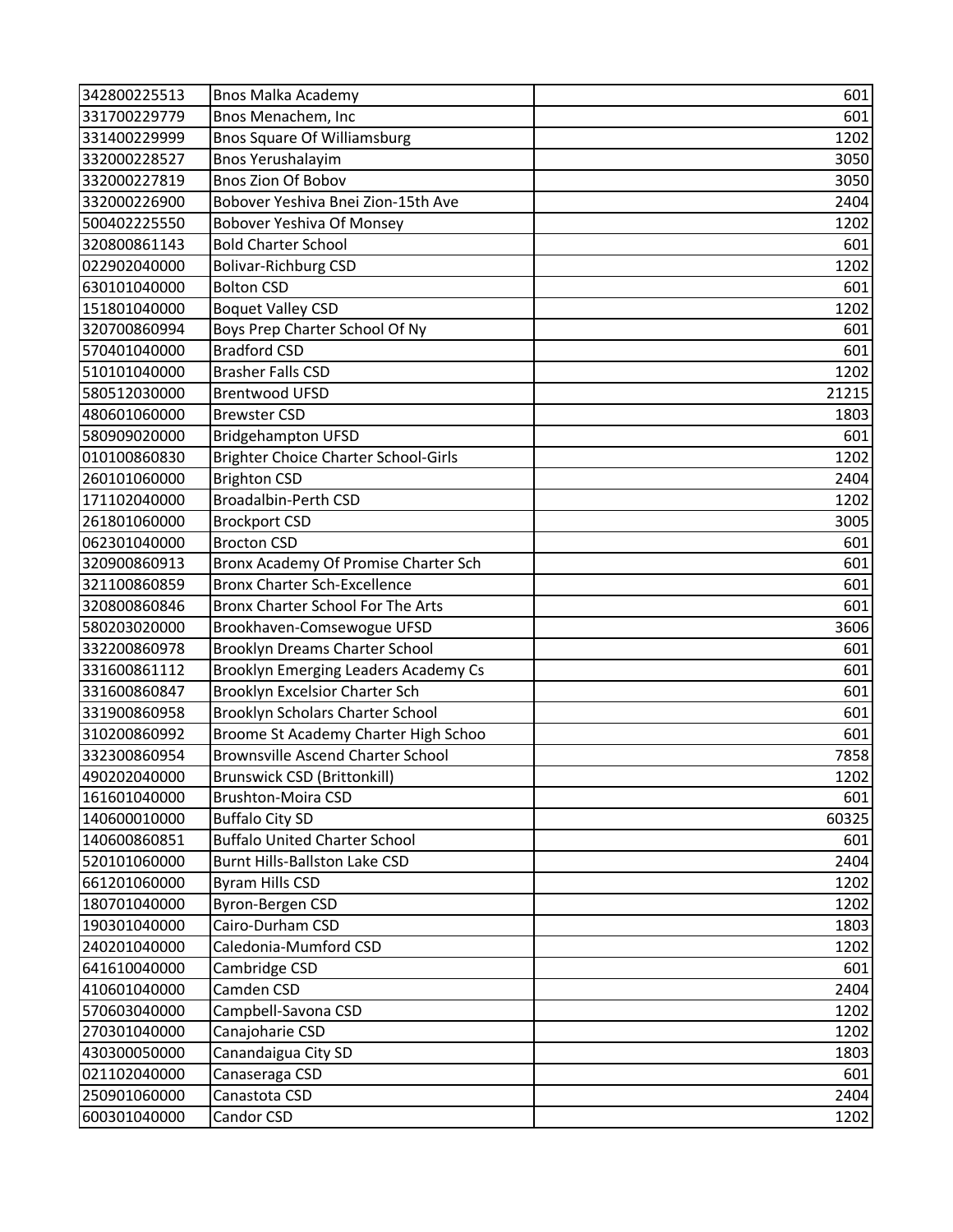| 571502060000 | Canisteo-Greenwood CSD                      | 1202  |
|--------------|---------------------------------------------|-------|
| 510201060000 | <b>Canton CSD</b>                           | 1803  |
| 019000000000 | <b>Capital Region Boces</b>                 | 1202  |
| 142601136593 | Cardinal O'Hara High School                 | 601   |
| 280411030000 | Carle Place UFSD                            | 1803  |
| 480102060000 | Carmel CSD                                  | 3005  |
| 222201060000 | Carthage CSD                                | 3005  |
| 060401040000 | Cassadaga Valley CSD                        | 1202  |
| 421800185572 | Cathedral Academy At Pompei                 | 601   |
| 400800135992 | Catholic Academy Of Niagara Falls           | 601   |
| 140600139125 | Catholic Academy West Buffalo               | 601   |
| 050401040000 | Cato-Meridian CSD                           | 1202  |
| 190401060000 | Catskill CSD                                | 1202  |
| 042302040000 | Cattaraugus-Little Valley CSD               | 1202  |
| 250201060000 | Cazenovia CSD                               | 1202  |
| 010100997850 | <b>Center For Disability Services</b>       | 601   |
| 620600996004 | <b>Center For Spectrum Services</b>         | 1202  |
| 580233020000 | <b>Center Moriches UFSD</b>                 | 1803  |
| 580513030000 | Central Islip UFSD                          | 12155 |
| 460801060000 | Central Square CSD                          | 3606  |
| 500401226135 | Central Uta Of Monsey - Girls               | 1202  |
| 212101040000 | Central Valley CSD At Ilion-Mohawk          | 1803  |
| 661004060000 | Chappaqua CSD                               | 3005  |
| 120401040000 | Charlotte Valley CSD                        | 601   |
| 662300860862 | <b>Charter Sch-Educ Excellence</b>          | 601   |
| 142601860031 | <b>Charter School For Applied Technolog</b> | 4252  |
| 160801040000 | Chateaugay CSD                              | 601   |
| 101001040000 | Chatham CSD                                 | 1803  |
| 060503040000 | Chautauqua Lake CSD                         | 601   |
| 060800630025 | Chautauqua Opportunities Inc                | 601   |
| 090601020000 | Chazy UFSD                                  | 601   |
| 332000229460 | Cheder (The)                                | 1202  |
| 500401226312 | Cheder Be'Er Yeshaya                        | 601   |
| 500402229918 | Cheder Chabad Of Monsey                     | 1202  |
| 140701060000 | Cheektowaga CSD                             | 1803  |
| 140702030000 | Cheektowaga-Maryvale UFSD                   | 2404  |
| 140709030000 | Cheektowaga-Sloan UFSD                      | 2404  |
| 030101060000 | Chenango Forks CSD                          | 1803  |
| 030701060000 | Chenango Valley CSD                         | 1803  |
| 472202040000 | Cherry Valley-Springfield CSD               | 601   |
| 440201020000 | <b>Chester UFSD</b>                         | 1202  |
| 131500890135 | Childrens Home Of Poughkeepsie              | 1803  |
| 280208997798 | Children'S Lrning Ctr-Ucp Nassau Ct         | 601   |
| 660411021005 | Children's Village Inc (The)                | 601   |
| 251601060000 | Chittenango CSD                             | 2404  |
| 140203806578 | Christian Central Academy                   | 601   |
| 261501060000 | Churchville-Chili CSD                       | 3005  |
| 110101040000 | Cincinnatus CSD                             | 601   |
| 140801060000 | Clarence CSD                                | 4207  |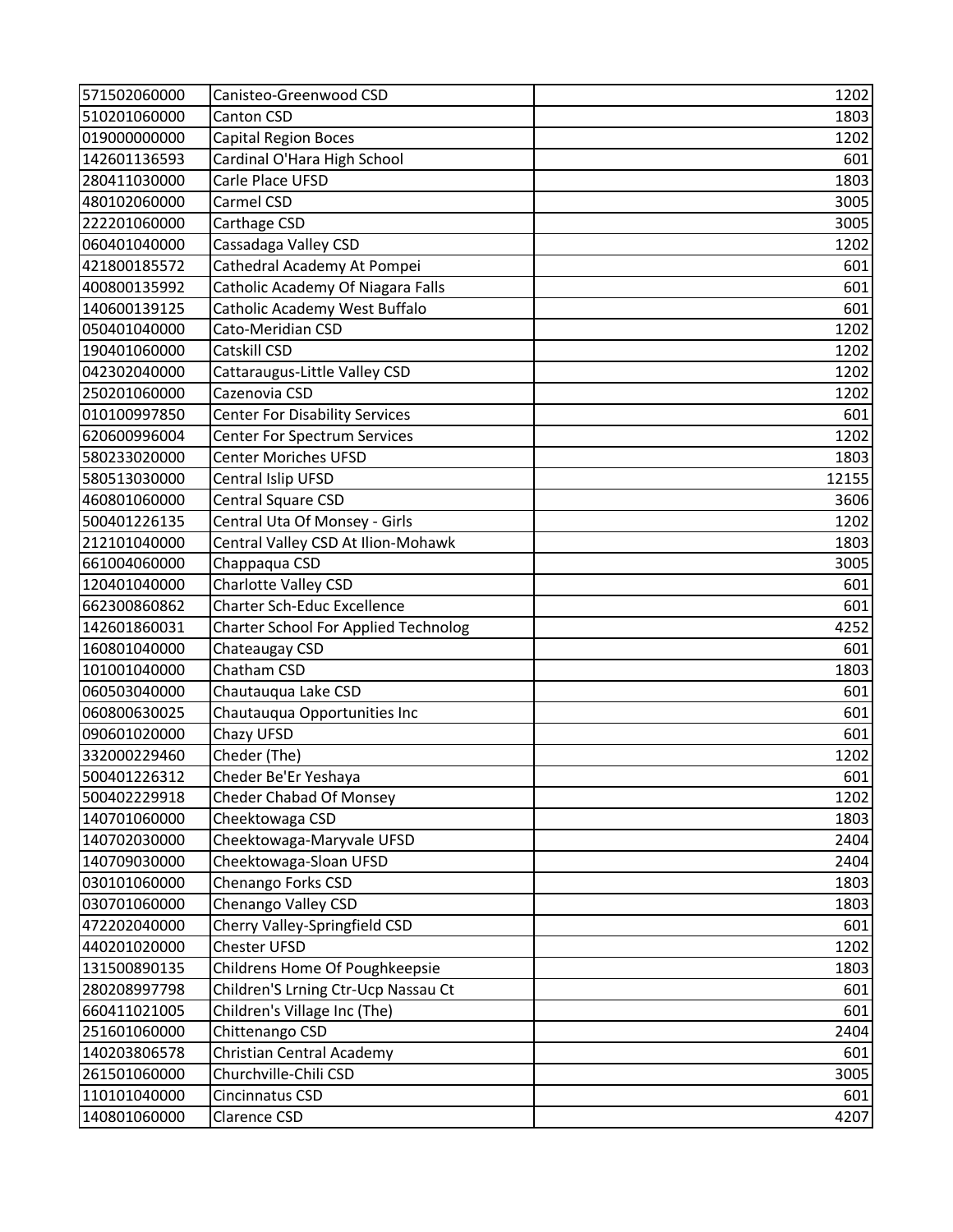| 500101060000 | Clarkstown CSD                       | 10217 |
|--------------|--------------------------------------|-------|
| 140703020000 | <b>Cleveland Hill UFSD</b>           | 1202  |
| 510401040000 | Clifton-Fine CSD                     | 601   |
| 099000000000 | Clinton-Essex-Warren-Washing Boces   | 601   |
| 650301040000 | Clyde-Savannah CSD                   | 1202  |
| 060701040000 | Clymer CSD                           | 601   |
| 541102060000 | Cobleskill-Richmondville CSD         | 2404  |
| 010500010000 | Cohoes City SD                       | 3606  |
| 580402060000 | <b>Cold Spring Harbor CSD</b>        | 1803  |
| 510501040000 | Colton-Pierrepont CSD                | 601   |
| 580410030000 | Commack UFSD                         | 4808  |
| 140600851000 | Compass House                        | 601   |
| 500401226004 | Con Kolel Chasidel Rachmistrivka     | 1202  |
| 332100860949 | Coney Island Prep Public Charter Sch | 601   |
| 500402226151 | Cong Khal Yereim Yesh Bais Hillel    | 601   |
| 500402228547 | Cong Machzikei Hadas Of Belz         | 1202  |
| 332100229120 | Cong Ohr Shraga D'Veretzky           | 4808  |
| 332000226218 | Cong Talmidei Mesivta Tiferes Shmiel | 601   |
| 331400226240 | Cong Yeshuos Moshe Of Williamsburg   | 601   |
| 500402225586 | Congregation Bais Chana Malka        | 601   |
| 500402226246 | Congregation Bais Chinuch Ateres Bno | 601   |
| 500402229623 | <b>Congregation Bais Malka</b>       | 601   |
| 441201229273 | Congregation Bnei Yoel School #38    | 1803  |
| 332100226198 | Congregation Chasidei Belz Beth Malk | 1202  |
| 332000225453 | Congregation Machna Shalva           | 6055  |
| 332000229590 | Congregation Machne Chaim Inc        | 601   |
| 441600229607 | Congregation Mesifta Ohr Hatalmud    | 601   |
| 500402229834 | Congregation Noam E Lisenk           | 601   |
| 331700225617 | Congregation Ohr Menachem            | 1202  |
| 500402226190 | Congregation Yeshuos Moshe Viznitz   | 1202  |
| 342700226439 | <b>Congregation Ymh</b>              | 601   |
| 580507060000 | Connetquot CSD                       | 6010  |
| 471701040000 | Cooperstown CSD                      | 1202  |
| 230201040000 | Copenhagen CSD                       | 601   |
| 580105030000 | Copiague UFSD                        | 8504  |
| 520401040000 | Corinth CSD                          | 1202  |
| 571000808888 | Corning Christian Academy            | 601   |
| 571000010000 | Corning City SD                      | 6010  |
| 440301060000 | Cornwall CSD                         | 3005  |
| 110200010000 | Cortland City SD                     | 6656  |
| 310200630021 | Covenant House                       | 1202  |
| 190501040000 | Coxsackie-Athens CSD                 | 2404  |
| 320700861145 | Creo College Prep Charter School     | 601   |
| 333200125708 | Cristo Rey Brooklyn High School      | 601   |
| 310300149994 | Cristo Rey High School               | 601   |
| 660202030000 | Croton-Harmon UFSD                   | 1803  |
| 150203040000 | Crown Point CSD                      | 601   |
| 022302040000 | Cuba-Rushford CSD                    | 1803  |
| 241101040000 | Dalton-Nunda CSD (Keshequa)          | 1202  |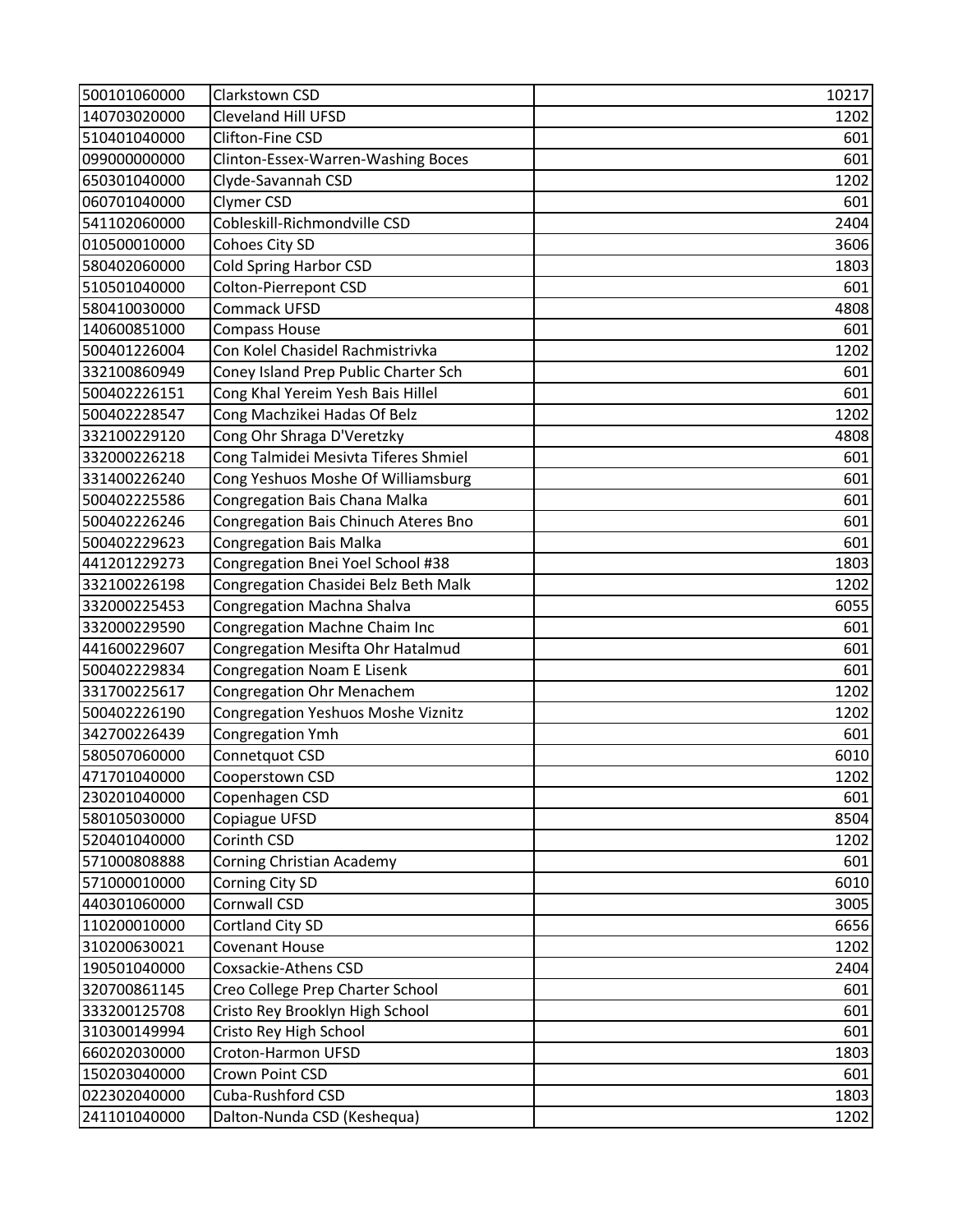| 241001060000 | Dansville CSD                       | 1803  |
|--------------|-------------------------------------|-------|
| 331700229949 | Darchai Menachem Inc                | 601   |
| 331500226008 | Darkei Chaim                        | 601   |
| 331400226020 | Darkei Tshivo Of Dinov              | 601   |
| 580107030000 | Deer Park UFSD                      | 3005  |
| 120501040000 | Delaware Academy CSD At Delhi       | 1202  |
| 129000000000 | Delaw-Chenango-Madison-Otsego Boces | 601   |
| 140707030000 | Depew UFSD                          | 1803  |
| 031301040000 | Deposit CSD                         | 1202  |
| 250301040000 | Deruyter CSD                        | 601   |
| 400400136417 | Desales Catholic Elementary School  | 601   |
| 131701999086 | Devereux In NY                      | 601   |
| 260501861002 | Discovery Charter School            | 601   |
| 660403030000 | Dobbs Ferry UFSD                    | 1202  |
| 211003040000 | Dolgeville CSD                      | 601   |
| 130502020000 | Dover UFSD                          | 1803  |
| 120301040000 | Downsville CSD                      | 601   |
| 310400860919 | Dream Charter School                | 1202  |
| 610301060000 | Dryden CSD                          | 3005  |
| 530101040000 | Duanesburg CSD                      | 1202  |
| 680801040000 | Dundee CSD                          | 601   |
| 060800010000 | Dunkirk City SD                     | 4207  |
| 139000000000 | <b>Dutchess Boces</b>               | 1202  |
| 140301030000 | East Aurora UFSD                    | 1803  |
| 430501040000 | East Bloomfield CSD                 | 1202  |
| 490301060000 | East Greenbush CSD                  | 4808  |
| 580301020000 | East Hampton UFSD                   | 1803  |
| 260801060000 | East Irondequoit CSD                | 3606  |
| 580503030000 | East Islip UFSD                     | 3606  |
| 280203030000 | <b>East Meadow UFSD</b>             | 4808  |
| 580234020000 | <b>East Moriches UFSD</b>           | 1202  |
| 580917020000 | East Quogue UFSD                    | 601   |
| 500402060000 | East Ramapo CSD (Spring Valley)     | 13312 |
| 261313030000 | East Rochester UFSD                 | 1202  |
| 280219030000 | East Rockaway UFSD                  | 1803  |
| 420401060000 | East Syracuse Minoa CSD             | 4207  |
| 280402030000 | <b>East Williston UFSD</b>          | 1803  |
| 589100000000 | <b>Eastern Suffolk Boces</b>        | 4808  |
| 580912060000 | Eastport-South Manor CSD            | 3005  |
| 141201060000 | Eden CSD                            | 1803  |
| 520601080000 | <b>Edinburg Common SD</b>           | 601   |
| 470501040000 | <b>Edmeston CSD</b>                 | 601   |
| 513102040000 | Edwards-Knox CSD                    | 601   |
| 331800226147 | Eisek Hatorah D'Rachmistrivka       | 601   |
| 180901040000 | Elba CSD                            | 601   |
| 590801040000 | <b>Eldred CSD</b>                   | 1202  |
| 622002060000 | Ellenville CSD                      | 3050  |
| 040901040000 | Ellicottville CSD                   | 601   |
| 421800997437 | <b>Elmcrest Childrens Center</b>    | 1202  |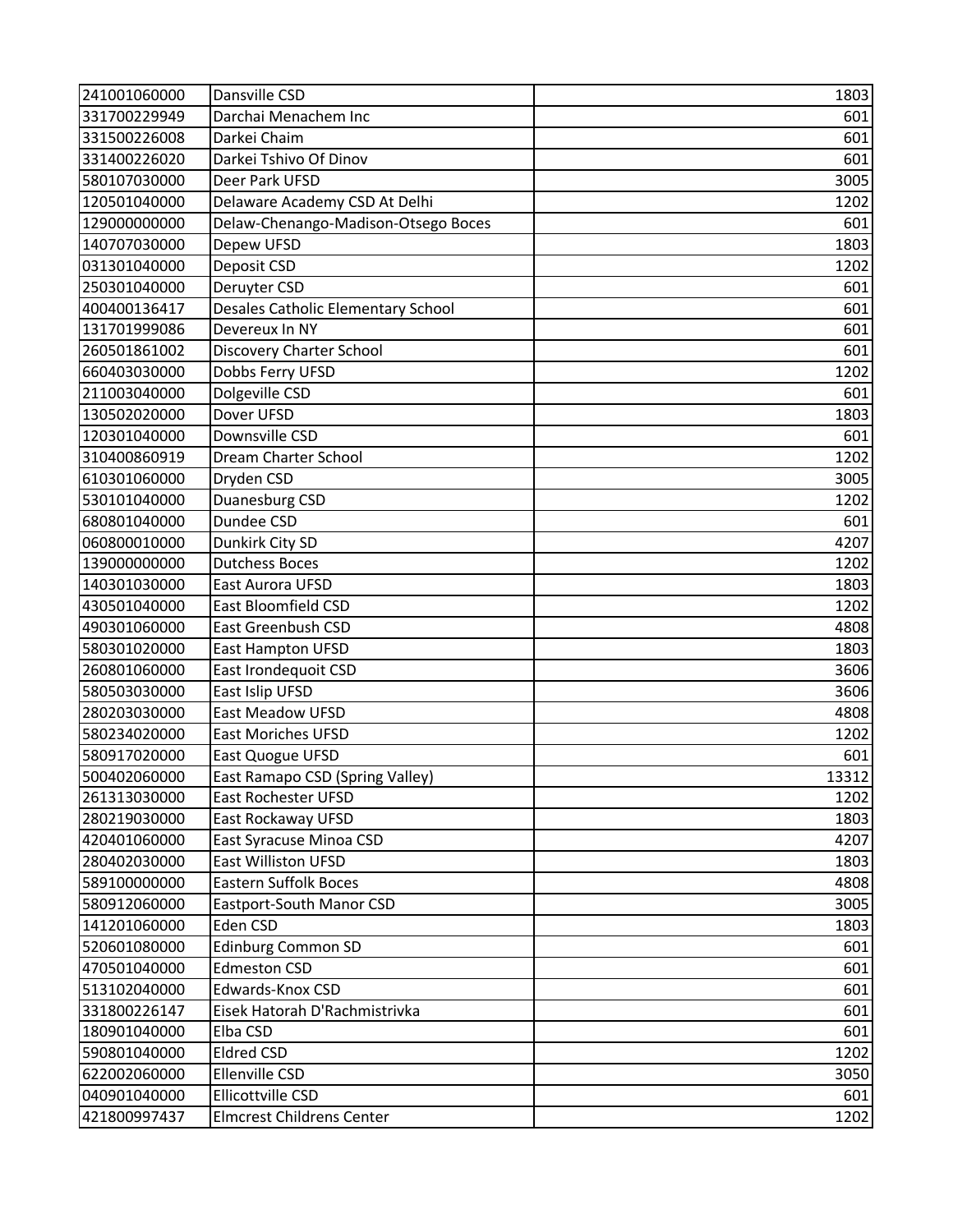| 070600010000 | Elmira City SD                        | 9661  |
|--------------|---------------------------------------|-------|
| 070902060000 | Elmira Heights CSD                    | 1202  |
| 280216020000 | Elmont UFSD                           | 3606  |
| 660409020000 | <b>Elmsford UFSD</b>                  | 1803  |
| 580401020000 | Elwood UFSD                           | 2404  |
| 331600860975 | <b>Ember Charter School</b>           | 1202  |
| 310600860929 | Equity Project Charter School (The)   | 601   |
| 149200000000 | Erie 2-Chautauqua-Cattaraugus Boces   | 2404  |
| 261600860811 | Eugenio Maria De Hostos Charter Scho  | 1803  |
| 141401060000 | Evans-Brant CSD (Lake Shore)          | 3005  |
| 280201860947 | Evergreen Charter School              | 601   |
| 420601040000 | Fabius-Pompey CSD                     | 1202  |
| 261301060000 | <b>Fairport CSD</b>                   | 4207  |
| 061101040000 | <b>Falconer CSD</b>                   | 1803  |
| 590501060000 | <b>Fallsburg CSD</b>                  | 1202  |
| 320900860839 | Family Life Academy Charter           | 2404  |
| 280522030000 | Farmingdale UFSD                      | 3606  |
| 421001060000 | Fayetteville-Manlius CSD              | 1803  |
| 022001040000 | Fillmore CSD                          | 601   |
| 070600861078 | Finn Academy: An Elmira Charter Schoo | 601   |
| 331800437980 | Flatbush SDa School                   | 601   |
| 280222020000 | Floral Park-Bellerose UFSD            | 1202  |
| 442115020000 | Florida UFSD                          | 1202  |
| 270601040000 | Fonda-Fultonville CSD                 | 601   |
| 061503040000 | Forestville CSD                       | 1202  |
| 640502040000 | Fort Ann CSD                          | 601   |
| 640601020000 | Fort Edward UFSD                      | 601   |
| 270701040000 | Fort Plain CSD                        | 1202  |
| 120701040000 | Franklin CSD                          | 601   |
| 280217020000 | Franklin Square UFSD                  | 1803  |
| 041101040000 | Franklinville CSD                     | 1202  |
| 062201060000 | Fredonia CSD                          | 1803  |
| 280209030000 | <b>Freeport UFSD</b>                  | 12155 |
| 060301040000 | Frewsburg CSD                         | 1202  |
| 021601040000 | Friendship CSD                        | 601   |
| 141604060000 | Frontier CSD                          | 3606  |
| 460500010000 | Fulton City SD                        | 4207  |
| 520701040000 | Galway CSD                            | 1202  |
| 332000229822 | Gan Yisroel                           | 1202  |
| 650902040000 | Gananda CSD                           | 1803  |
| 280218030000 | Garden City UFSD                      | 1202  |
| 260401060000 | Gates Chili CSD                       | 4207  |
| 140203997682 | Gateway-Longview Lynde School         | 601   |
| 220401040000 | General Brown CSD                     | 2404  |
| 261600860826 | Genesee Comm Charter School           | 601   |
| 249000000000 | <b>Genesee Valley Boces</b>           | 3005  |
| 020702040000 | <b>Genesee Valley CSD</b>             | 1202  |
| 240401040000 | Geneseo CSD                           | 601   |
| 430700010000 | Geneva City SD                        | 3005  |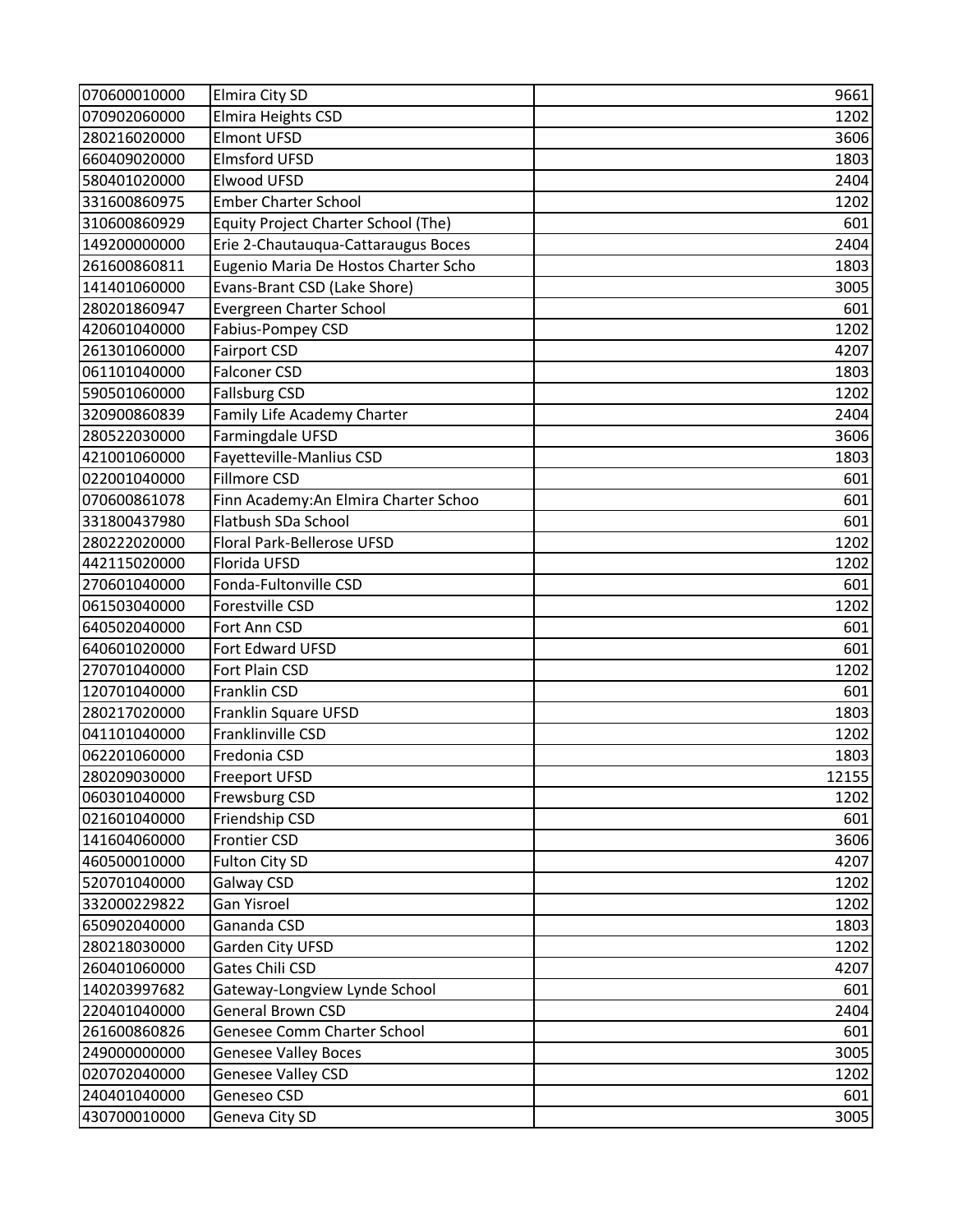| 081401040000 | Georgetown-South Otselic CSD           | 601  |
|--------------|----------------------------------------|------|
| 332000228239 | Gerer Yeshiva/Mesivta Bais Yisroel     | 601  |
| 100902040000 | Germantown CSD                         | 601  |
| 470202040000 | Gilbertsville-Mount Upton CSD          | 601  |
| 540801040000 | Gilboa-Conesville CSD                  | 1202 |
| 280100010000 | Glen Cove City SD                      | 3606 |
| 630300010000 | Glens Falls City SD                    | 4207 |
| 310500861012 | <b>Global Community Charter School</b> | 601  |
| 141800860044 | <b>Global Concepts Charter School</b>  | 1202 |
| 170500010000 | Gloversville City SD                   | 4207 |
| 310200630289 | <b>Good Shepherd Services</b>          | 1202 |
| 430901060000 | Gorham-Middlesex CSD (Marcus Whitman   | 2404 |
| 440601040000 | Goshen CSD                             | 2404 |
| 511101060000 | Gouverneur CSD                         | 1803 |
| 042801060000 | Gowanda CSD                            | 1803 |
| 141501060000 | <b>Grand Island CSD</b>                | 3606 |
| 640701040000 | <b>Granville CSD</b>                   | 1803 |
| 280407030000 | <b>Great Neck UFSD</b>                 | 4808 |
| 260501808815 | <b>Greece Christian School</b>         | 601  |
| 260501060000 | Greece CSD                             | 9616 |
| 320800716855 | Greek American Inst Of NY              | 601  |
| 480601996550 | Green Chimneys School-Little Folks     | 1803 |
| 010100860907 | Green Tech High Charter School         | 601  |
| 660407060000 | Greenburgh CSD                         | 3005 |
| 660410020000 | Greenburgh-Graham UFSD                 | 601  |
| 660412020000 | Greenburgh-North Castle UFSD           | 2404 |
| 080601040000 | Greene CSD                             | 1803 |
| 581010020000 | <b>Greenport UFSD</b>                  | 601  |
| 190701040000 | Greenville CSD                         | 1202 |
| 640801040000 | Greenwich CSD                          | 1803 |
| 442111020000 | Greenwood Lake UFSD                    | 1202 |
| 610501040000 | <b>Groton CSD</b>                      | 1202 |
| 010802060000 | <b>Guilderland CSD</b>                 | 4207 |
| 630801040000 | Hadley-Luzerne CSD                     | 1202 |
| 480401040000 | Haldane CSD                            | 601  |
| 580405060000 | <b>Half Hollow Hills CSD</b>           | 5409 |
| 141601060000 | Hamburg CSD                            | 4207 |
| 250701040000 | <b>Hamilton CSD</b>                    | 601  |
| 209000000000 | Hamilton-Fulton-Montgomery Boces       | 601  |
| 511201040000 | Hammond CSD                            | 601  |
| 572901040000 | Hammondsport CSD                       | 601  |
| 580905020000 | Hampton Bays UFSD                      | 1803 |
| 120906040000 | Hancock CSD                            | 1202 |
| 460701040000 | Hannibal CSD                           | 1803 |
| 310400860812 | Harbor Sci & Arts Charter School       | 601  |
| 580406060000 | Harborfields CSD                       | 2404 |
| 310300515340 | Harlem Academy                         | 601  |
| 310500860864 | Harlem Children'S Zone Promise         | 4252 |
| 030501040000 | Harpursville CSD                       | 1202 |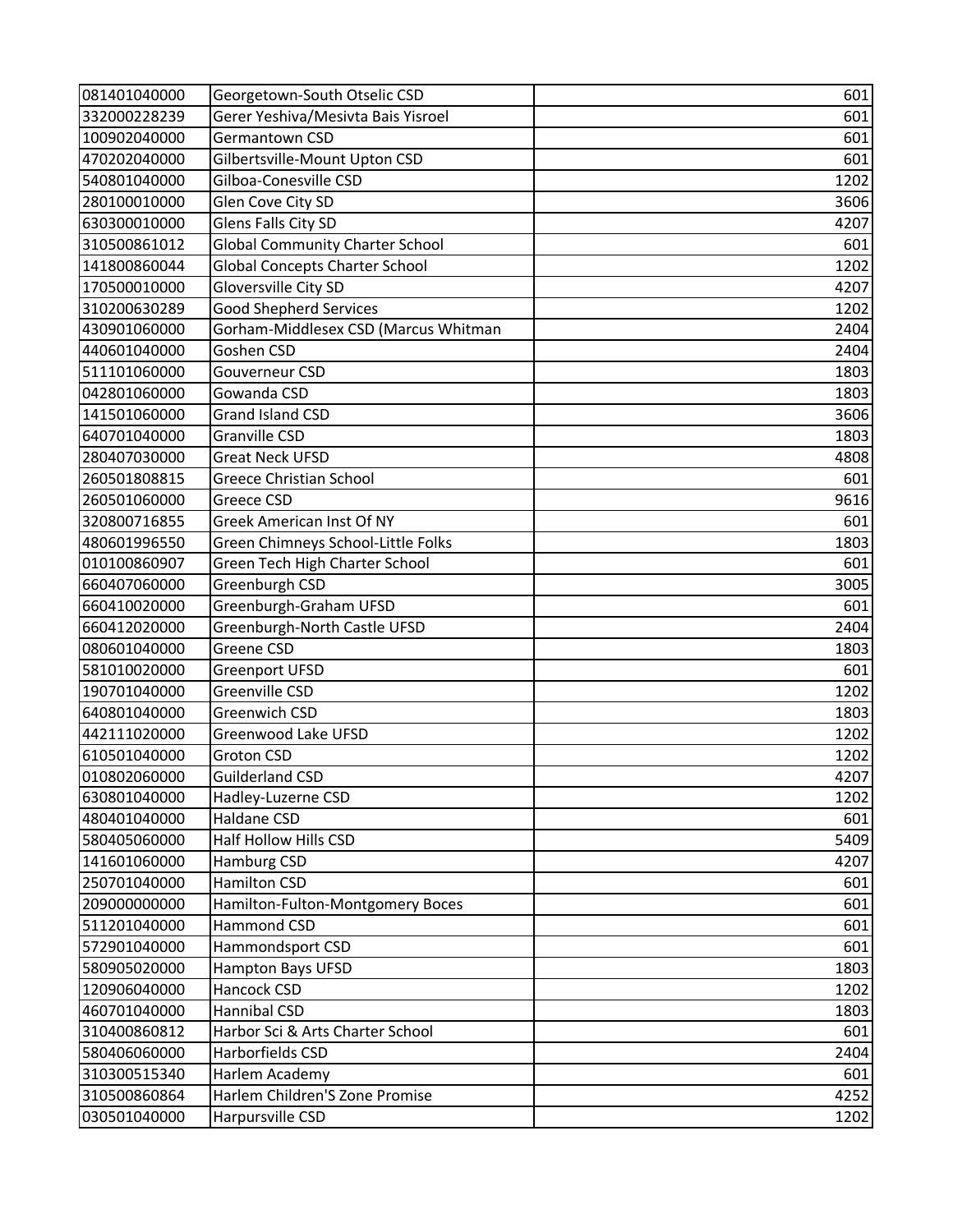| 320900860823 | Harriet Tubman Charter School         | 601   |
|--------------|---------------------------------------|-------|
| 660501060000 | Harrison CSD                          | 3606  |
| 230301040000 | Harrisville CSD                       | 601   |
| 641001040000 | <b>Hartford CSD</b>                   | 601   |
| 580506030000 | Hauppauge UFSD                        | 3005  |
| 500201060000 | Haverstraw-Stony Point CSD (North Ro  | 7858  |
| 140600860961 | <b>Health Sciences Charter School</b> | 601   |
| 332000227132 | Hebrew Academy For Spec Chldrn        | 601   |
| 591401226474 | Hebrew Day School Of Sullivan & Ulst  | 601   |
| 332000227506 | Hebrew Institute For The Deaf         | 601   |
| 332200860955 | Hebrew Language Academy Charter       | 1803  |
| 280201030000 | <b>Hempstead UFSD</b>                 | 10908 |
| 660203060000 | <b>Hendrick Hudson CSD</b>            | 2404  |
| 010100860892 | Henry Johnson Charter School          | 601   |
| 219000000000 | Herk-Fulton-Hamilton-Otsego Boces     | 1202  |
| 280409030000 | <b>Herricks UFSD</b>                  | 3005  |
| 512404040000 | <b>Heuvelton CSD</b>                  | 601   |
| 280214030000 | Hewlett-Woodmere UFSD                 | 3005  |
| 280517030000 | Hicksville UFSD                       | 5409  |
| 620803040000 | <b>Highland CSD</b>                   | 1803  |
| 440901040000 | <b>Highland Falls CSD</b>             | 1803  |
| 261600997698 | Hillside Childrens Center School      | 9015  |
| 261101060000 | <b>Hilton CSD</b>                     | 3606  |
| 041401040000 | Hinsdale CSD                          | 601   |
| 141701040000 | <b>Holland CSD</b>                    | 1803  |
| 412201060000 | <b>Holland Patent CSD</b>             | 2404  |
| 450704040000 | <b>Holley CSD</b>                     | 1202  |
| 280401175576 | Holy Child Academy                    | 601   |
| 081200185526 | <b>Holy Family School</b>             | 601   |
| 110701060000 | Homer CSD                             | 1803  |
| 431401040000 | Honeoye CSD                           | 601   |
| 260901060000 | Honeoye Falls-Lima CSD                | 2404  |
| 491401040000 | <b>Hoosic Valley CSD</b>              | 1202  |
| 490501060000 | <b>Hoosick Falls CSD</b>              | 601   |
| 260401999477 | Hope Hall School                      | 601   |
| 571800010000 | Hornell City SD                       | 3606  |
| 070901060000 | Horseheads CSD                        | 4808  |
| 101300010000 | Hudson City SD                        | 1202  |
| 641301060000 | <b>Hudson Falls CSD</b>               | 3005  |
| 130801100002 | Hudson River Housing Inc              | 601   |
| 190901040000 | Hunter-Tannersville CSD               | 1202  |
| 580403030000 | <b>Huntington UFSD</b>                | 4808  |
| 331400229829 | Hychel Hatorah                        | 601   |
| 320800860903 | Hyde Leadership Charter School        | 601   |
| 130801060000 | Hyde Park CSD                         | 4207  |
| 022601136563 | <b>Immaculate Conception School</b>   | 601   |
| 500402225751 | Imrei Shufer                          | 601   |
| 200401040000 | Indian Lake CSD                       | 601   |
| 220301060000 | Indian River CSD                      | 4808  |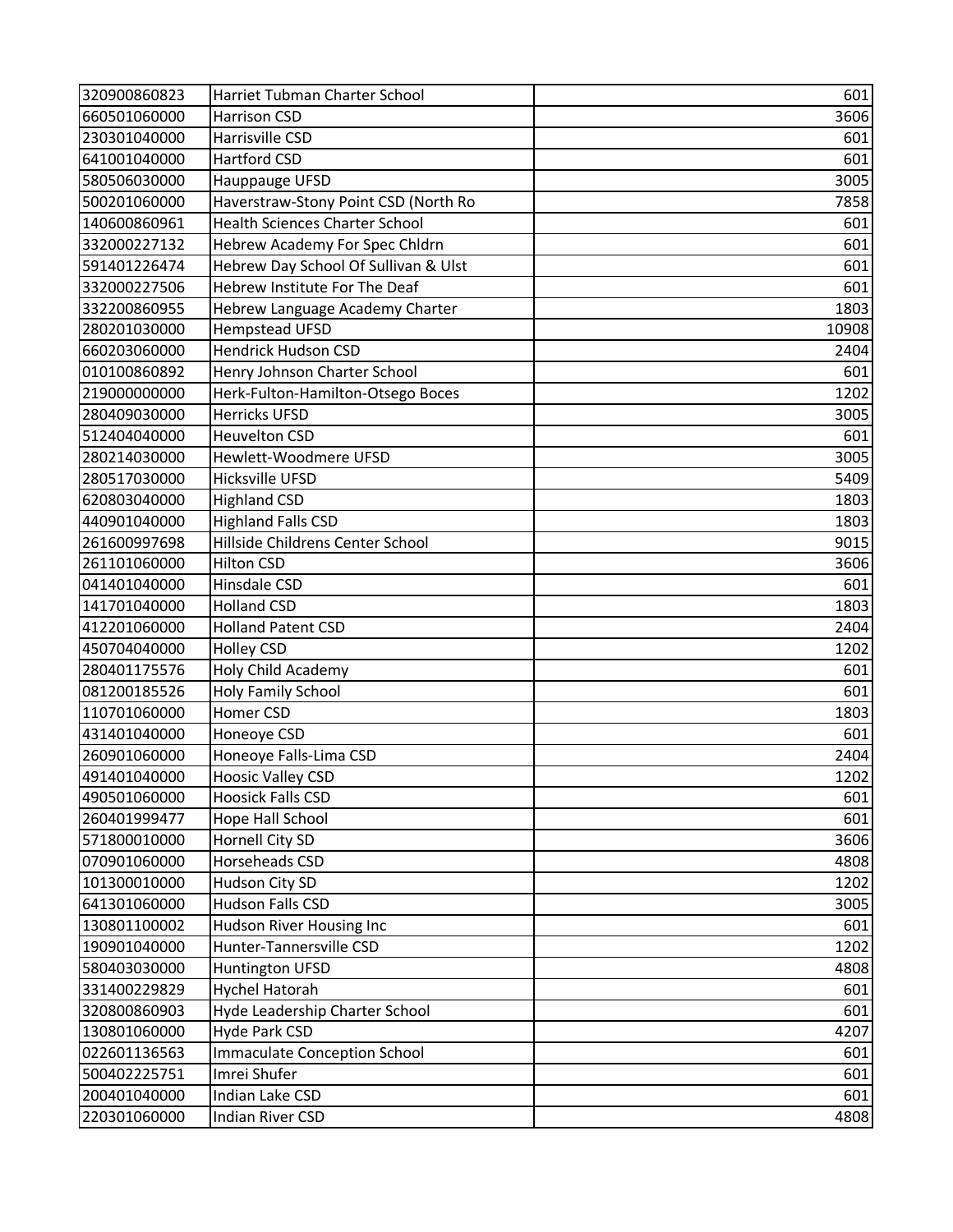| 800000090221 | <b>Integration Charter Schools</b> | 1202 |
|--------------|------------------------------------|------|
| 310600860966 | Inwood Acad For Leadership Charter | 1202 |
| 141301060000 | <b>Iroquois CSD</b>                | 3606 |
| 660402020000 | <b>Irvington UFSD</b>              | 1803 |
| 280231020000 | <b>Island Park UFSD</b>            | 1202 |
| 280226030000 | <b>Island Trees UFSD</b>           | 2404 |
| 580502020000 | Islip UFSD                         | 3005 |
| 610600010000 | Ithaca City SD                     | 7813 |
| 061700010000 | Jamestown City SD                  | 7858 |
| 420411060000 | Jamesville-Dewitt CSD              | 3005 |
| 572702040000 | Jasper-Troupsburg CSD              | 1202 |
| 540901040000 | Jefferson CSD                      | 601  |
| 280515030000 | Jericho UFSD                       | 2404 |
| 332000226061 | Jewish Center For Spec Educ        | 601  |
| 310200630024 | Jewish Child Care Assoc Of NY      | 1202 |
| 342800229926 | Jewish Institute Of Queens         | 601  |
| 630601040000 | Johnsburg CSD                      | 601  |
| 031502060000 | Johnson City CSD                   | 3651 |
| 170600010000 | Johnstown City SD                  | 1803 |
| 420501060000 | Jordan-Elbridge CSD                | 1803 |
| 662300990001 | Julia Dyckman Andrus Memorial Inc  | 1202 |
| 660101030000 | Katonah-Lewisboro UFSD             | 3005 |
| 150601040000 | Keene CSD                          | 601  |
| 450607040000 | <b>Kendall CSD</b>                 | 1202 |
| 142601030000 | Kenmore-Tonawanda UFSD             | 5409 |
| 310200996783 | Kennedy Children'S Center          | 1202 |
| 332300861127 | Key Collegiate Charter School      | 601  |
| 331400225510 | KHHD Yoel Of Satmar BP             | 6701 |
| 101401040000 | Kinderhook CSD                     | 1803 |
| 580805060000 | Kings Park CSD                     | 3005 |
| 620600010000 | Kingston City SD                   | 9060 |
| 310500860883 | Kipp Infinity Charter School       | 3050 |
| 010100860867 | Kipp Tech Valley Charter School    | 1202 |
| 221401040000 | La Fargeville CSD                  | 601  |
| 010100115705 | La Salle School                    | 601  |
| 141800010000 | Lackawanna City SD                 | 2404 |
| 420807040000 | Lafayette CSD                      | 1803 |
| 630701040000 | Lake George CSD                    | 1202 |
| 151102040000 | Lake Placid CSD                    | 1803 |
| 200601040000 | Lake Pleasant CSD                  | 601  |
| 662401060000 | Lakeland CSD                       | 4808 |
| 141901060000 | Lancaster CSD                      | 4207 |
| 610801040000 | Lansing CSD                        | 1803 |
| 490601060000 | Lansingburgh CSD                   | 2404 |
| 470801040000 | Laurens CSD                        | 601  |
| 280215030000 | Lawrence UFSD                      | 3005 |
| 181001060000 | Le Roy CSD                         | 1202 |
| 320700861114 | Legacy College Preparatory Charter | 601  |
| 670401040000 | Letchworth CSD                     | 601  |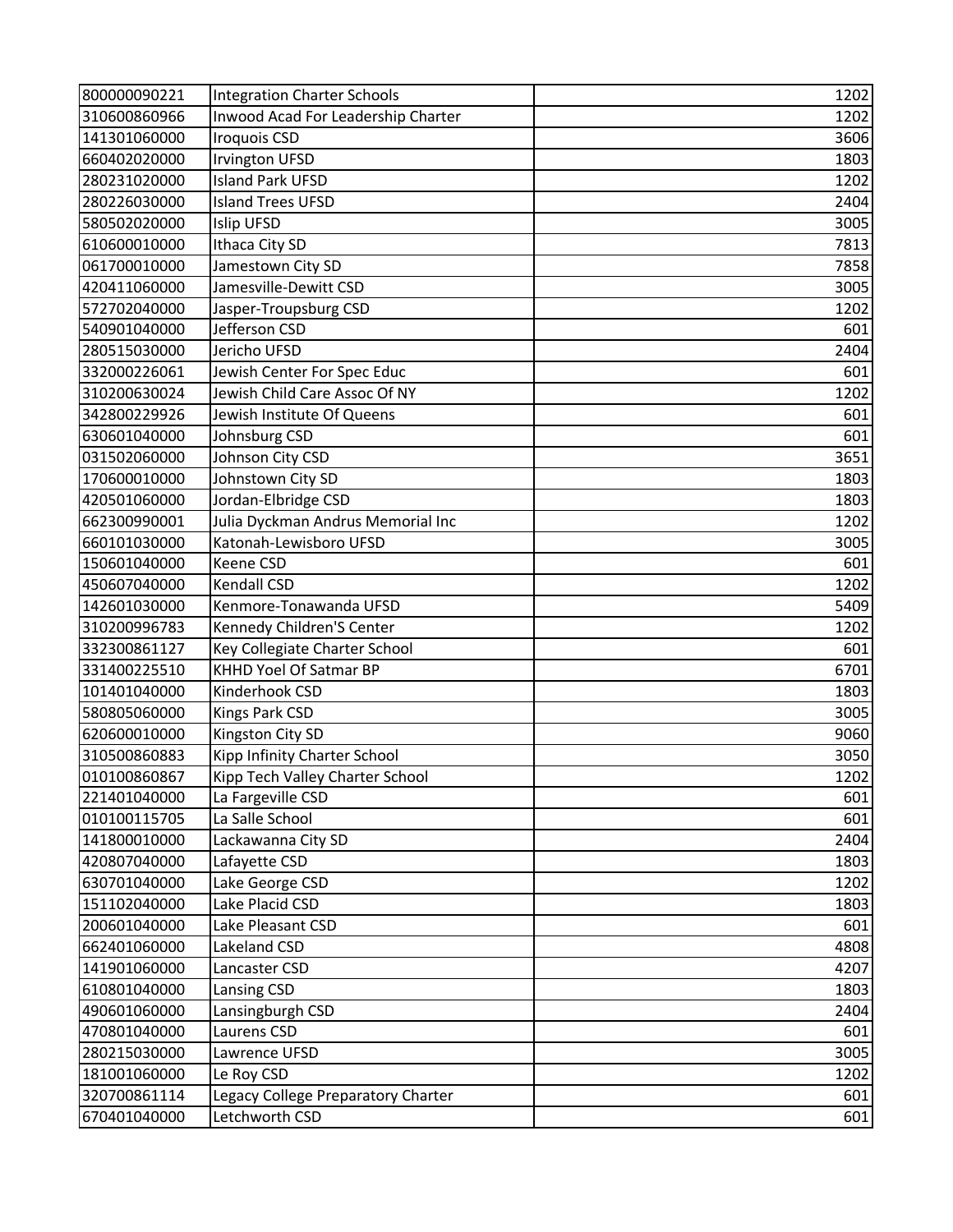| 280205030000 | Levittown UFSD                       | 6010  |
|--------------|--------------------------------------|-------|
| 400301060000 | Lewiston-Porter CSD                  | 2404  |
| 590901060000 | Liberty CSD                          | 1803  |
| 580104030000 | Lindenhurst UFSD                     | 5409  |
| 511602040000 | Lisbon CSD                           | 601   |
| 210800050000 | Little Falls City SD                 | 1202  |
| 580603021005 | Little Flower Children's Services    | 601   |
| 421501060000 | Liverpool CSD                        | 7813  |
| 591302040000 | Livingston Manor CSD                 | 601   |
| 240801060000 | Livonia CSD                          | 1202  |
| 400400010000 | Lockport City SD                     | 6656  |
| 280503060000 | Locust Valley CSD                    | 2404  |
| 280300010000 | Long Beach City SD                   | 4207  |
| 280407229720 | Long Island Hebrew Academy           | 601   |
| 200701040000 | Long Lake CSD                        | 601   |
| 580212060000 | Longwood CSD                         | 14003 |
| 230901040000 | Lowville Academy & CSD               | 1202  |
| 332100207932 | Lubavitcher High School              | 1202  |
| 221301040000 | Lyme CSD                             | 601   |
| 280220030000 | Lynbrook UFSD                        | 1803  |
| 421504020000 | Lyncourt UFSD                        | 601   |
| 451001040000 | Lyndonville CSD                      | 601   |
| 650501040000 | Lyons CSD                            | 1202  |
| 251101040000 | <b>Madison CSD</b>                   | 601   |
| 259000000000 | Madison-Oneida Boces                 | 601   |
| 511901040000 | Madrid-Waddington CSD                | 1202  |
| 332100226924 | Magen David Yesh-Isaac Shlm E        | 3050  |
| 480101060000 | Mahopac CSD                          | 3005  |
| 031101060000 | Maine-Endwell CSD                    | 2404  |
| 161501060000 | Malone CSD                           | 3005  |
| 280212030000 | Malverne UFSD                        | 2404  |
| 660701030000 | <b>Mamaroneck UFSD</b>               | 4207  |
| 431101040000 | Manchester-Shortsville CSD (Red Jack | 1202  |
| 280406030000 | Manhasset UFSD                       | 1202  |
| 110901040000 | Marathon CSD                         | 1202  |
| 421101060000 | Marcellus CSD                        | 1202  |
| 121401040000 | Margaretville CSD                    | 601   |
| 650701040000 | <b>Marion CSD</b>                    | 1803  |
| 621001060000 | Marlboro CSD                         | 1803  |
| 280216997856 | Martin De Porres School              | 1202  |
| 280523030000 | Massapequa UFSD                      | 5409  |
| 512001060000 | Massena CSD                          | 3005  |
| 581012020000 | Mattituck-Cutchogue UFSD             | 1202  |
| 170801040000 | Mayfield CSD                         | 1202  |
| 332100225701 | Mazel Day School                     | 601   |
| 110304040000 | Mcgraw CSD                           | 1202  |
| 521200050000 | Mechanicville City SD                | 1202  |
| 450801060000 | Medina CSD                           | 1803  |
| 010615020000 | <b>Menands UFSD</b>                  | 601   |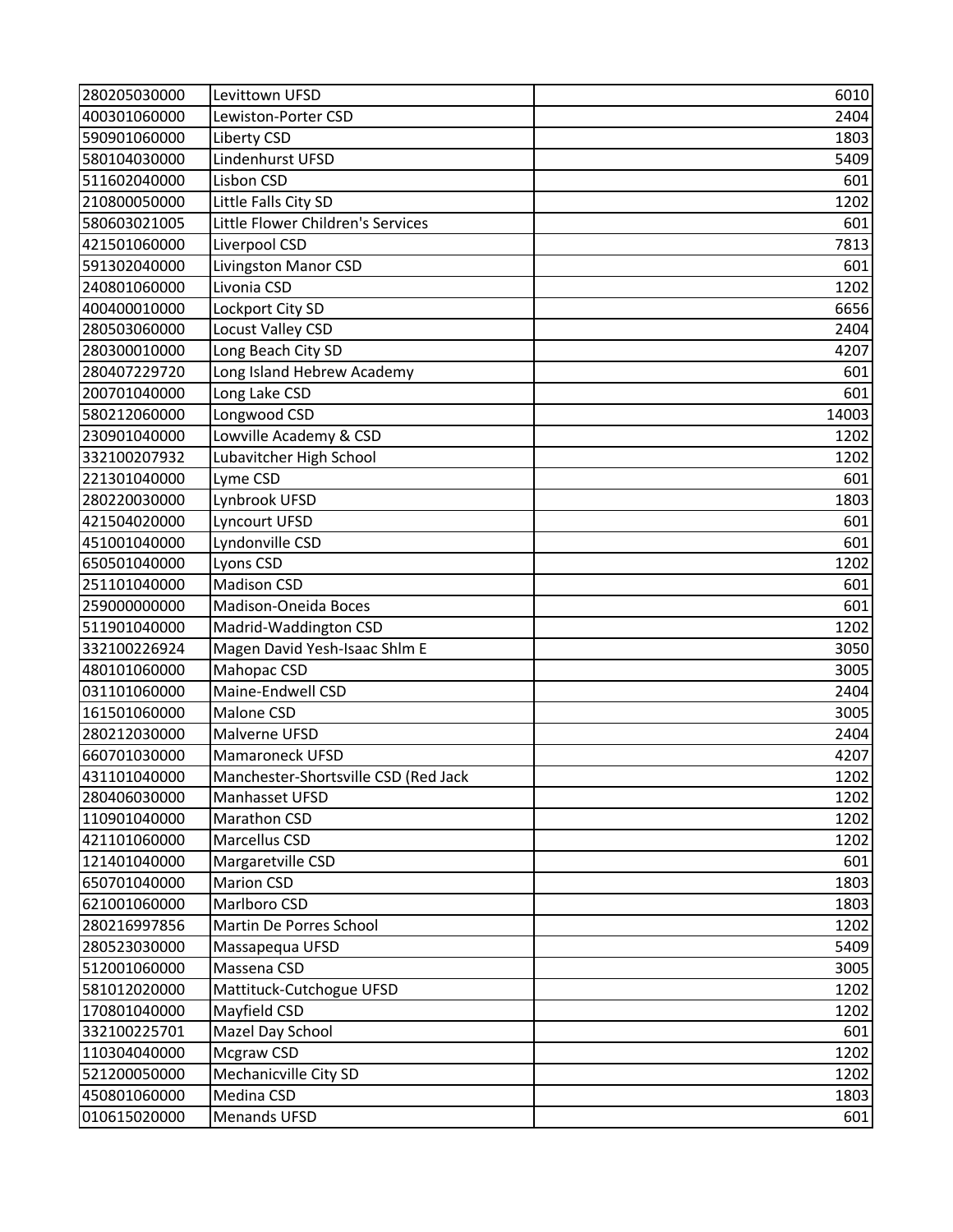| 280502891000 | MercyFirst                           | 6010  |
|--------------|--------------------------------------|-------|
| 331500226123 | Mesilas Bais Yaakov                  | 601   |
| 332200226139 | Mesivta Meor Hatorah                 | 601   |
| 310200226798 | Mesivta Tifereth Jerusalem           | 1202  |
| 332100206993 | Mesivta Yeshiva Rabbi Chaim Berlin   | 1202  |
| 332200226044 | Mevakshai Hashem                     | 601   |
| 460901060000 | <b>Mexico CSD</b>                    | 3606  |
| 580211060000 | Middle Country CSD                   | 8414  |
| 342400861048 | Middle Village Prep Charter School   | 601   |
| 541001040000 | Middleburgh CSD                      | 1202  |
| 441000010000 | Middletown City SD                   | 13402 |
| 342800225720 | Midrash L'Man Achai                  | 601   |
| 471101040000 | Milford CSD                          | 1202  |
| 280503315797 | Mill Neck Manor School For The Deaf  | 601   |
| 132201040000 | Millbrook CSD                        | 2404  |
| 580208020000 | Miller Place UFSD                    | 2404  |
| 280410030000 | Mineola UFSD                         | 3005  |
| 150801040000 | Minerva CSD                          | 601   |
| 441101040000 | Minisink Valley CSD                  | 2404  |
| 332200226926 | Mirrer Yeshiva High School           | 601   |
| 269100000000 | Monroe 1 Boces                       | 1803  |
| 441201060000 | Monroe-Woodbury CSD                  | 4207  |
| 591401060000 | Monticello CSD                       | 3005  |
| 051301040000 | Moravia CSD                          | 1202  |
| 150901040000 | Moriah CSD                           | 601   |
| 471201040000 | Morris CSD                           | 601   |
| 512101040000 | Morristown CSD                       | 601   |
| 250401040000 | Morrisville-Eaton CSD                | 1202  |
| 332000228244 | Mosdos Chasidei Sq-T Y Y Boro Park   | 601   |
| 331400227886 | Mosdos Chasidei Square               | 601   |
| 500402229806 | Mosdos Sanz Klausenburg Of Monsey    | 1803  |
| 500402226156 | Mosdos Sanz Of Monsey                | 601   |
| 332000226126 | Mosdos Satmar Bp                     | 1202  |
| 320700860925 | Mott Haven Academy Charter School    | 601   |
| 240901040000 | Mt Morris CSD                        | 601   |
| 660801060000 | Mt Pleasant CSD                      | 1803  |
| 580207020000 | Mt Sinai UFSD                        | 1803  |
| 660900010000 | Mt Vernon School District            | 11464 |
| 500108030000 | Nanuet UFSD                          | 2404  |
| 431201040000 | Naples CSD                           | 1202  |
| 289000000000 | Nassau Boces                         | 4207  |
| 261600165998 | Nativity Preparatory Academy         | 601   |
| 261600166206 | Nazareth Elementary School           | 601   |
| 310500861015 | Neighborhood Charter School Of Harle | 1202  |
| 332200225005 | Nesivos Bais Yaakov                  | 1202  |
| 321100809031 | New Covenant Christian School        | 601   |
| 400400996525 | New Directions-H G Lewis Campus Sch  | 601   |
| 331900808781 | <b>New Grace Education Center</b>    | 601   |
| 310600860887 | New Heights Academy Charter School   | 601   |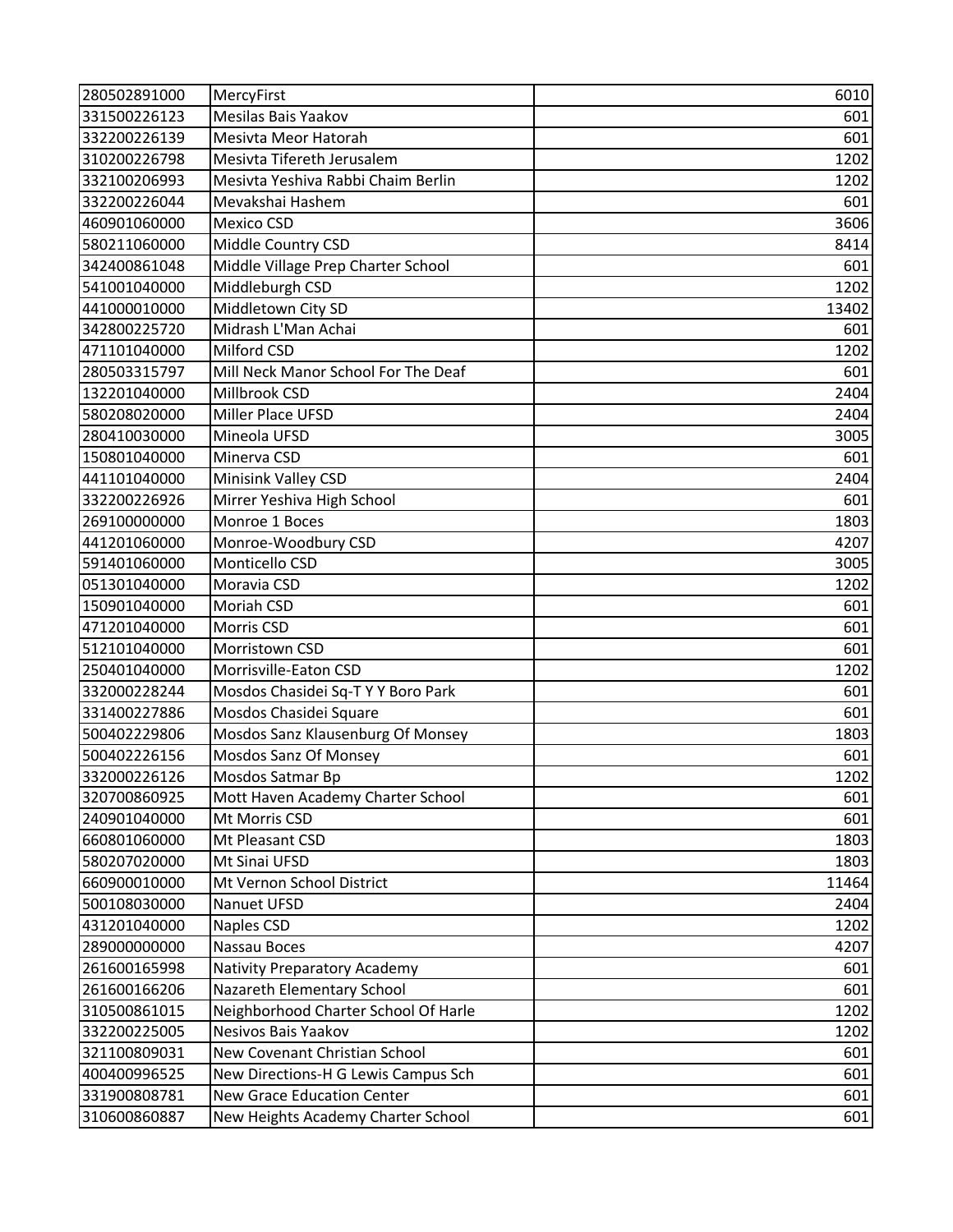| 280405020000 | New Hyde Park-Garden City Park UFSD  | 2404    |
|--------------|--------------------------------------|---------|
| 101601040000 | New Lebanon CSD                      | 1202    |
| 320700996063 | New Life School (The)                | 601     |
| 621101060000 | New Paltz CSD                        | 2404    |
| 661100010000 | New Rochelle City SD                 | 9060    |
| 610600860944 | <b>New Roots Charter School</b>      | 601     |
| 353100860984 | New World Prep Charter School        | 601     |
| 660407997118 | New York School For The Deaf         | 601     |
| 180300877197 | New York State School For The Blind  | 601     |
| 411800877482 | New York State School For The Deaf   | 601     |
| 650101060000 | Newark CSD                           | 3005    |
| 600402040000 | Newark Valley CSD                    | 1803    |
| 441600010000 | Newburgh City SD                     | 13913   |
| 151001040000 | Newcomb CSD                          | 601     |
| 400601060000 | Newfane CSD                          | 2404    |
| 610901040000 | Newfield CSD                         | 1202    |
| 400800010000 | Niagara Falls City SD                | 9060    |
| 400701060000 | Niagara-Wheatfield CSD               | 3606    |
| 530301060000 | Niskayuna CSD                        | 4207    |
| 580103030000 | North Babylon UFSD                   | 4207    |
| 280204020000 | North Bellmore UFSD                  | 3005    |
| 142201040000 | North Collins CSD                    | 1202    |
| 010623060000 | North Colonie CSD                    | 7813    |
| 280229020000 | North Merrick UFSD                   | 1803    |
| 651501060000 | North Rose-Wolcott CSD               | 1803    |
| 661301040000 | North Salem CSD                      | 1202    |
| 280501060000 | North Shore CSD                      | 3005    |
| 420303060000 | North Syracuse CSD                   | 7813    |
| 400900010000 | North Tonawanda City SD              | 4207    |
| 630202040000 | North Warren CSD                     | 601     |
| 131101040000 | Northeast CSD                        | 1803    |
| 530600998000 | Northeast Parent & Child Society     | 601     |
| 090501040000 | Northeastern Clinton CSD             | 1803    |
| 090901040000 | Northern Adirondack CSD              | 1202    |
| 580404030000 | Northport-East Northport UFSD        | 4808    |
| 170901040000 | Northville CSD                       | 601     |
| 081200050000 | Norwich City SD                      | 2404    |
| 512201040000 | Norwood-Norfolk CSD                  | 1202    |
| 412300185517 | Notre Dame Elementary School         | 601     |
| 180300137112 | Notre Dame High School               | 1202    |
| 412300189443 | Notre Dame Junior-Senior High School | 601     |
| 500304030000 | Nyack UFSD                           | 3005    |
| 300000010000 | NYC Chancellor's Office              | 1779128 |
| 310200861104 | Nyc Charter School Of The Arts       | 601     |
| 181101040000 | Oakfield-Alabama CSD                 | 1202    |
| 280211030000 | Oceanside UFSD                       | 4808    |
| 550101040000 | Odessa-Montour CSD                   | 1803    |
| 512300010000 | Ogdensburg City SD                   | 1803    |
| 331400226143 | Ohel Chaya                           | 601     |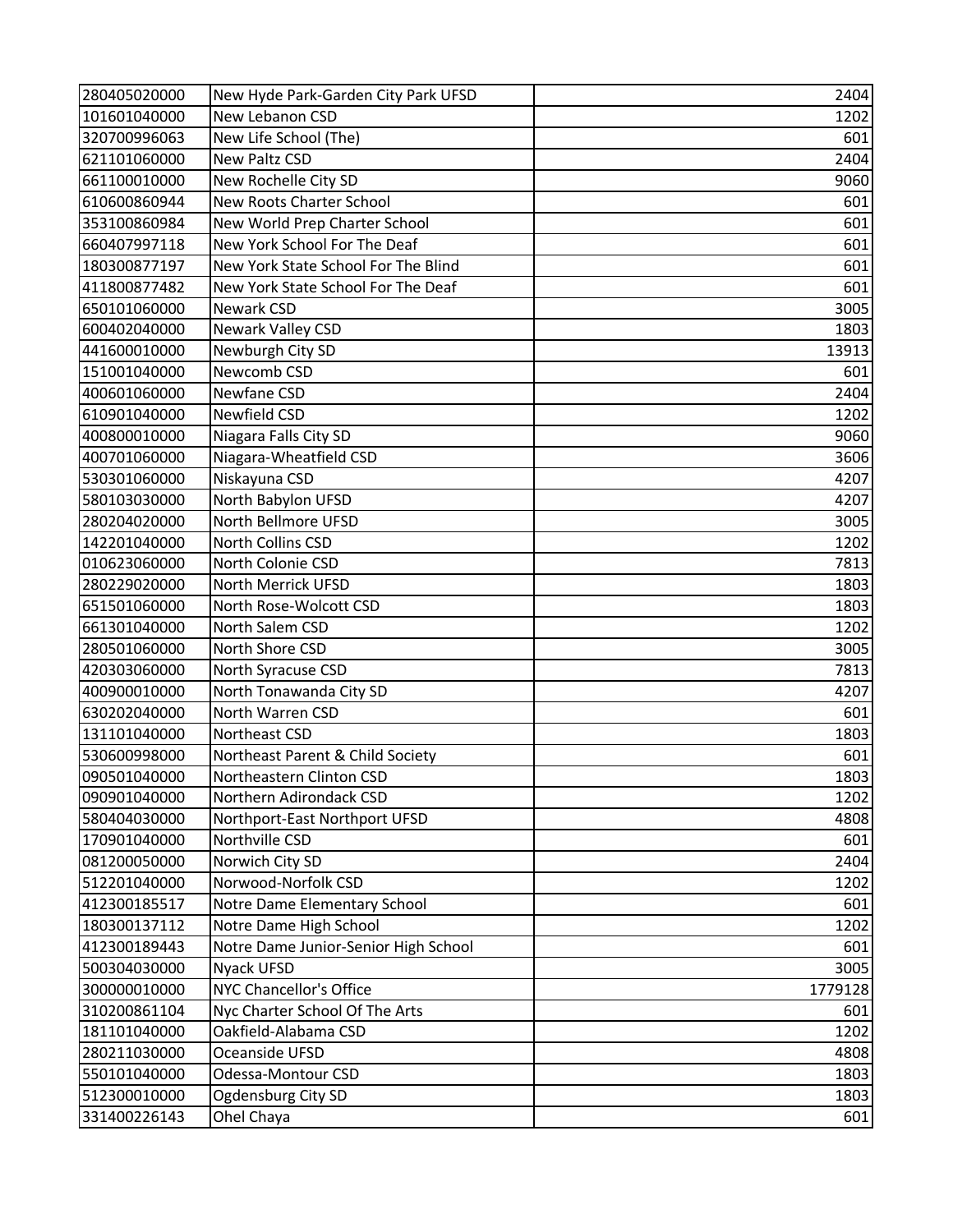| 331700227690 | Oholei Torah Elementary              | 3050  |
|--------------|--------------------------------------|-------|
| 042400010000 | Olean City SD                        | 3005  |
| 251400010000 | Oneida City SD                       | 4808  |
| 419000000000 | Oneida-Herkimer-Madison Boces        | 19232 |
| 471400010000 | Oneonta City SD                      | 2404  |
| 621201060000 | <b>Onteora CSD</b>                   | 2404  |
| 271201040000 | Oppenheim-Ephratah-St. Johnsville Cs | 1202  |
| 449000000000 | Orange-Ulster Boces                  | 1803  |
| 142301060000 | Orchard Park CSD                     | 3606  |
| 661401030000 | <b>Ossining UFSD</b>                 | 3606  |
| 461300010000 | Oswego City SD                       | 4808  |
| 471601040000 | Otego-Unadilla CSD                   | 1202  |
| 343000860836 | Our World Neighborhood Charter Schoo | 1202  |
| 342400640003 | <b>Outreach Development Corp</b>     | 1202  |
| 600601060000 | Owego-Apalachin CSD                  | 3005  |
| 081501040000 | Oxford Academy & CSD                 | 1803  |
| 280506060000 | Oyster Bay-East Norwich CSD          | 1803  |
| 650901060000 | Palmyra-Macedon CSD                  | 2404  |
| 061601040000 | Panama CSD                           | 601   |
| 512501040000 | Parishville-Hopkinton CSD            | 601   |
| 010100996557 | Parsons Child And Family Center      | 1803  |
| 580224030000 | Patchogue-Medford UFSD               | 9060  |
| 331500860927 | Pave Academy Charter School          | 601   |
| 181201040000 | Pavilion CSD                         | 1202  |
| 131201040000 | <b>Pawling CSD</b>                   | 1803  |
| 500308030000 | Pearl River UFSD                     | 3005  |
| 661500010000 | Peekskill City SD                    | 6055  |
| 661601030000 | Pelham UFSD                          | 3005  |
| 181302040000 | Pembroke CSD                         | 1803  |
| 261201060000 | Penfield CSD                         | 3606  |
| 342700860869 | Peninsula Prep Acad Charter Sch      | 601   |
| 680601060000 | Penn Yan CSD                         | 1803  |
| 671201060000 | Perry CSD                            | 1202  |
| 091101060000 | Peru CSD                             | 1803  |
| 321200860870 | Pharos Academy Charter School        | 601   |
| 431301060000 | Phelps-Clifton Springs CSD           | 2404  |
| 462001060000 | Phoenix CSD                          | 1803  |
| 440401060000 | Pine Bush CSD                        | 4207  |
| 131301040000 | Pine Plains CSD                      | 1803  |
| 060601040000 | Pine Valley CSD (South Dayton)       | 1202  |
| 280518030000 | Plainedge UFSD                       | 3005  |
| 280504060000 | Plainview-Old Bethpage CSD           | 4207  |
| 091200010000 | Plattsburgh City SD                  | 3005  |
| 660809030000 | Pleasantville UFSD                   | 1202  |
| 660802040000 | Pocantico Hills CSD                  | 601   |
| 051101040000 | Port Byron CSD                       | 1202  |
| 661904030000 | Port Chester-Rye UFSD                | 6055  |
| 580206020000 | Port Jefferson UFSD                  | 1202  |
| 441800050000 | Port Jervis City SD                  | 2404  |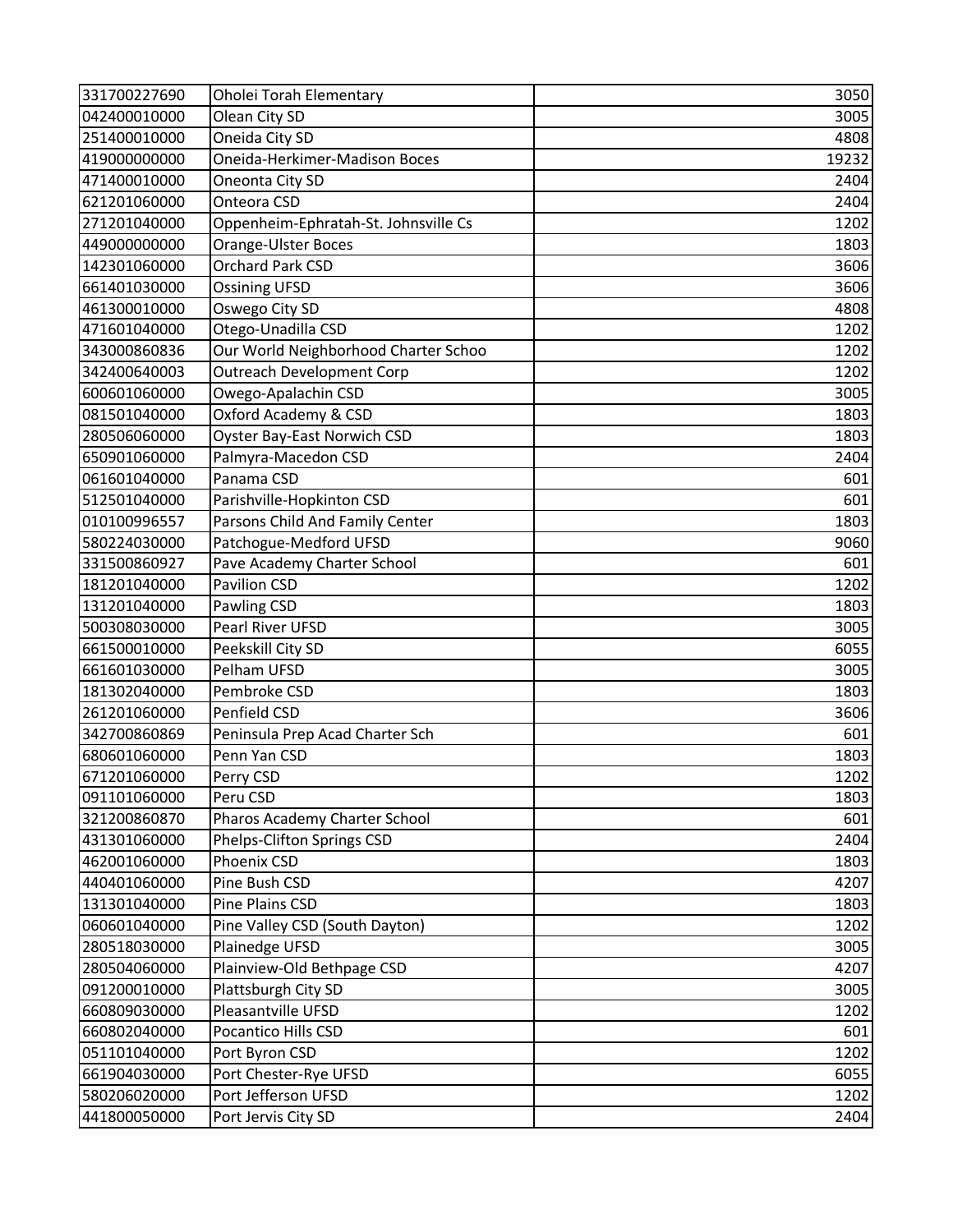| 280404030000 | Port Washington UFSD                 | 4207  |
|--------------|--------------------------------------|-------|
| 042901040000 | Portville CSD                        | 601   |
| 512902060000 | Potsdam CSD                          | 1803  |
| 131500010000 | Poughkeepsie City SD                 | 7257  |
| 572301040000 | Prattsburgh CSD                      | 601   |
| 461801040000 | Pulaski CSD                          | 1202  |
| 480503040000 | Putnam Valley CSD                    | 1803  |
| 489000000000 | Putnam-Northern Westchester Boces    | 1202  |
| 142801137104 | Queen Of Heaven School               | 601   |
| 630902030000 | Queensbury UFSD                      | 2404  |
| 043011020000 | Randolph Acad UFSD                   | 1202  |
| 043001040000 | Randolph CSD                         | 1202  |
| 010402060000 | Ravena-Coeymans-Selkirk CSD          | 2404  |
| 651503040000 | Red Creek CSD                        | 1202  |
| 131701060000 | Red Hook CSD                         | 1803  |
| 580901020000 | Remsenburg-Speonk UFSD               | 601   |
| 260501861067 | Renaissance Academy Charter-Arts     | 601   |
| 343000860822 | Renaissance Charter School           | 601   |
| 491200010000 | Rensselaer City SD                   | 3050  |
| 310100890210 | Restart/Odyssey I                    | 1202  |
| 131801040000 | <b>Rhinebeck CSD</b>                 | 1803  |
| 062401040000 | <b>Ripley CSD</b>                    | 601   |
| 580602860032 | <b>Riverhead Charter School</b>      | 601   |
| 580602040000 | <b>Riverhead CSD</b>                 | 6656  |
| 342900860974 | Riverton Street Charter School       | 601   |
| 261600010000 | Rochester City SD                    | 44744 |
| 261600997046 | Rochester School For The Deaf        | 601   |
| 280221030000 | Rockville Centre UFSD                | 4207  |
| 580209020000 | Rocky Point UFSD                     | 2404  |
| 411800010000 | Rome City SD                         | 6611  |
| 560603040000 | Romulus CSD                          | 601   |
| 620901060000 | Rondout Valley CSD                   | 3005  |
| 280208860024 | Roosevelt Children'S Acad Charter Sc | 1202  |
| 280208030000 | Roosevelt UFSD                       | 5454  |
| 591301040000 | Roscoe CSD                           | 601   |
| 280403030000 | Roslyn UFSD                          | 3005  |
| 530515060000 | Rotterdam-Mohonasen CSD              | 2404  |
| 121502040000 | Roxbury CSD                          | 601   |
| 401201060000 | Royalton-Hartland CSD                | 1803  |
| 261701060000 | Rush-Henrietta CSD                   | 5409  |
| 661901030000 | Rye Neck UFSD                        | 1803  |
| 580205060000 | Sachem CSD                           | 9015  |
| 221001040000 | <b>Sackets Harbor CSD</b>            | 601   |
| 043200050000 | Salamanca City SD                    | 1803  |
| 641501040000 | Salem CSD                            | 601   |
| 161201040000 | Salmon River CSD                     | 1202  |
| 461901040000 | Sandy Creek CSD                      | 601   |
| 091402060000 | Saranac CSD                          | 1803  |
| 161401060000 | Saranac Lake CSD                     | 2404  |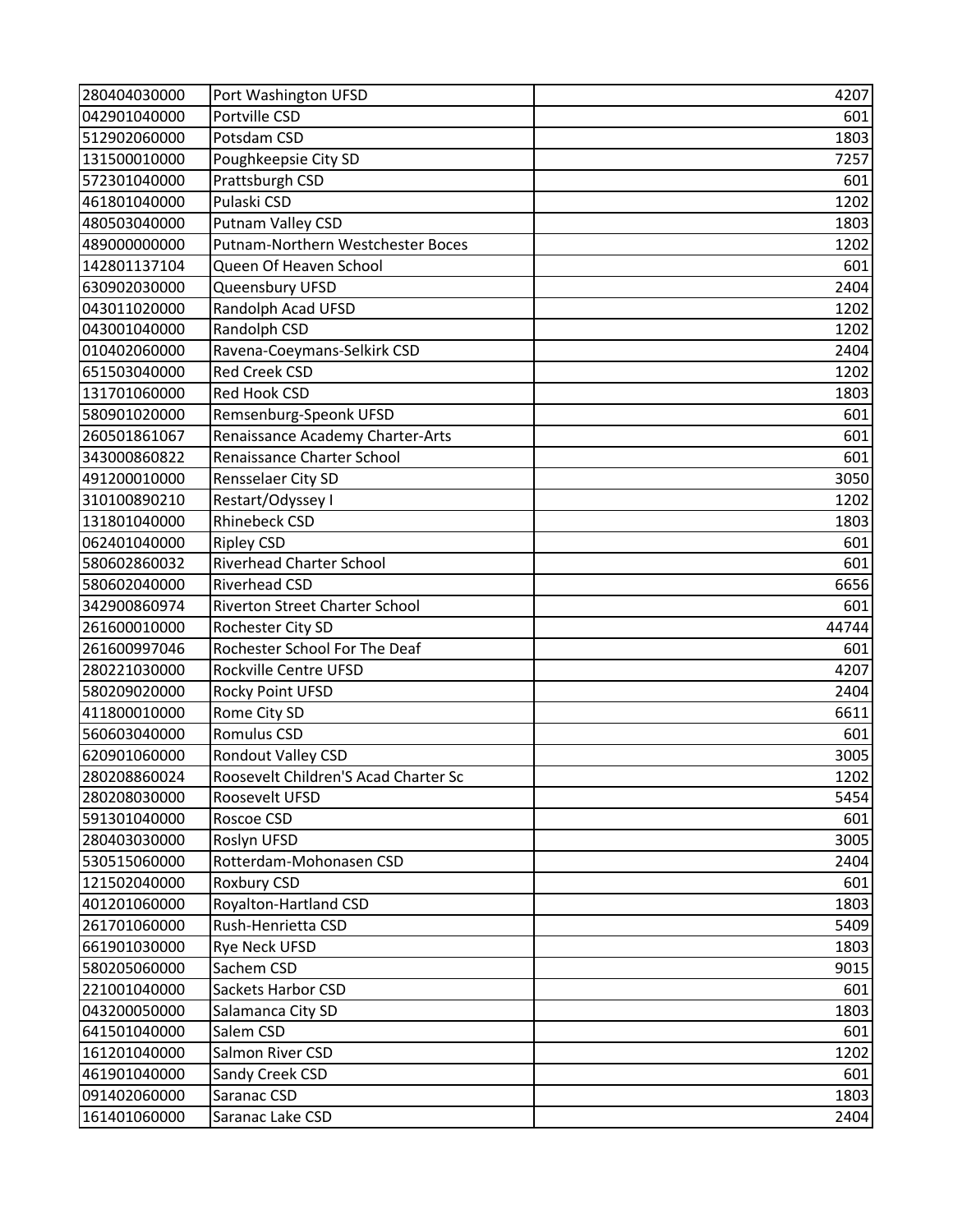| 521800010000 | Saratoga Springs City SD             | 5409  |
|--------------|--------------------------------------|-------|
| 621601060000 | Saugerties CSD                       | 3005  |
| 580504030000 | Sayville UFSD                        | 3005  |
| 530501060000 | Schalmont CSD                        | 1202  |
| 530600010000 | Schenectady City SD                  | 13267 |
| 470901040000 | Schenevus CSD                        | 601   |
| 491501040000 | Schodack CSD                         | 1202  |
| 541201040000 | Schoharie CSD                        | 1202  |
| 310600861101 | School In The Square Public Cs       | 601   |
| 151401040000 | Schroon Lake CSD                     | 601   |
| 521701040000 | Schuylerville CSD                    | 1202  |
| 022401040000 | Scio CSD                             | 601   |
| 280501890176 | Sco Family Of Services               | 4207  |
| 530202060000 | Scotia-Glenville CSD                 | 3606  |
| 280206030000 | Seaford UFSD                         | 2404  |
| 560701060000 | Seneca Falls CSD                     | 2404  |
| 030200185471 | Seton Catholic Central Jr/Sr High    | 601   |
| 091101159175 | Seton Catholic School                | 601   |
| 280252070000 | Sewanhaka Central HS District        | 3005  |
| 332100228724 | Shaare Torah School                  | 1803  |
| 541401040000 | <b>Sharon Springs CSD</b>            | 601   |
| 580701020000 | Shelter Island UFSD                  | 601   |
| 310200890009 | Sheltering Arms Children Family Serv | 1202  |
| 520302060000 | Shenendehowa CSD                     | 5409  |
| 082001040000 | Sherburne-Earlville CSD              | 1202  |
| 441201229930 | Sheri Torah Larkin                   | 6701  |
| 062601040000 | Sherman CSD                          | 601   |
| 412000050000 | Sherrill City SD                     | 3005  |
| 121601060000 | <b>Sidney CSD</b>                    | 1202  |
| 061501040000 | Silver Creek CSD                     | 1202  |
| 421601060000 | Skaneateles CSD                      | 1803  |
| 580801060000 | Smithtown CSD                        | 7212  |
| 651201060000 | Sodus CSD                            | 1803  |
| 420702030000 | Solvay UFSD                          | 1803  |
| 662101060000 | Somers CSD                           | 2404  |
| 320700860889 | South Bronx Charter School           | 601   |
| 320900861084 | South Bronx Classical Charter Iii    | 601   |
| 140600860817 | South Buffalo Charter School         | 601   |
| 010601060000 | South Colonie CSD                    | 4808  |
| 580235060000 | South Country CSD                    | 3606  |
| 521401040000 | South Glens Falls CSD                | 3606  |
| 580413030000 | South Huntington UFSD                | 4207  |
| 220101040000 | South Jefferson CSD                  | 1803  |
| 121702040000 | South Kortright CSD                  | 601   |
| 231101040000 | South Lewis CSD                      | 1803  |
| 500301060000 | South Orangetown CSD                 | 2404  |
| 560501040000 | South Seneca CSD                     | 1202  |
| 580906030000 | Southampton UFSD                     | 1803  |
| 050701040000 | Southern Cayuga CSD                  | 601   |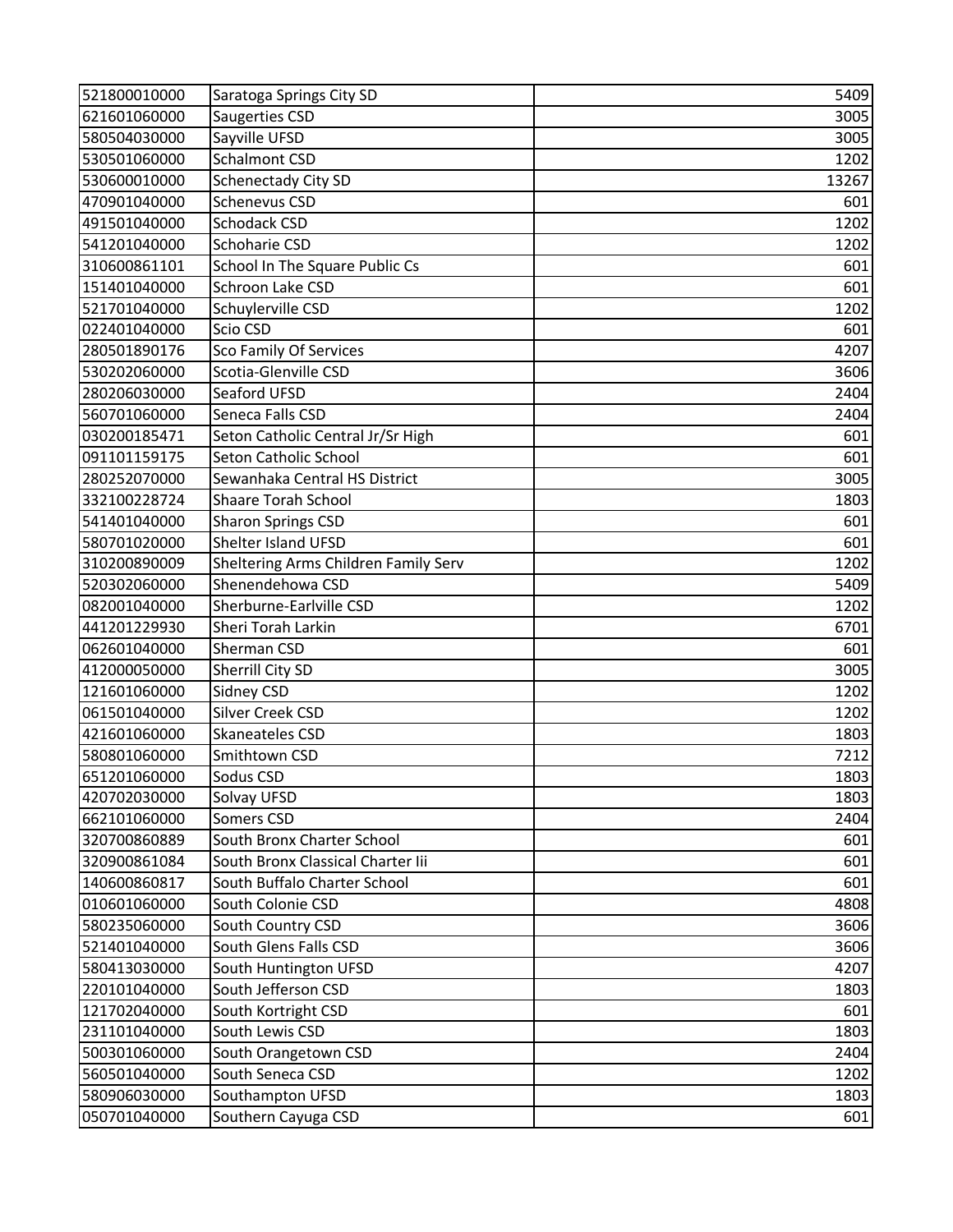| 581005020000 | Southold UFSD                       | 1202  |
|--------------|-------------------------------------|-------|
| 421800860845 | Southside Academy Charter School    | 601   |
| 060201060000 | Southwestern CSD At Jamestown       | 1803  |
| 131602020000 | Spackenkill UFSD                    | 2404  |
| 261001060000 | Spencerport CSD                     | 3606  |
| 600801040000 | Spencer-Van Etten CSD               | 1803  |
| 141101060000 | Springville-Griffith Inst CSD       | 3005  |
| 260801165157 | St Ambrose Academy                  | 601   |
| 142601136293 | St Amelia School                    | 601   |
| 010100115658 | St Anne Institute                   | 601   |
| 010100997791 | St Catherine'S Center For Children  | 2404  |
| 331700997089 | St Francis De Sales-Deaf-Brooklyn   | 601   |
| 141604136402 | St Francis High School              | 601   |
| 140203136273 | St Gregory The Great School         | 601   |
| 511101155007 | <b>St James School</b>              | 601   |
| 400701325766 | St John Lutheran School             | 601   |
| 140101136379 | St John The Baptist School          | 601   |
| 142601136418 | St John The Baptist School          | 601   |
| 342700890003 | St Johns Residence School Boys      | 601   |
| 140600136295 | St Joseph University School         | 601   |
| 140600136376 | St Mark School                      | 601   |
| 141901136283 | St Mary'S Elementary School         | 601   |
| 151501155883 | St Mary's School                    | 601   |
| 140600996459 | St Mary'S School For The Deaf       | 601   |
| 140203136333 | St Peter & Paul School              | 601   |
| 400301136456 | St Peter School                     | 601   |
| 161801040000 | St Regis Falls CSD                  | 601   |
| 121701040000 | <b>Stamford CSD</b>                 | 601   |
| 401001060000 | <b>Starpoint CSD</b>                | 1803  |
| 400301136253 | Stella Niagara Educ Park            | 601   |
| 332200229642 | <b>Step-Special Torah Educ Prog</b> | 1202  |
| 522001040000 | <b>Stillwater CSD</b>               | 1202  |
| 251501040000 | Stockbridge Valley CSD              | 601   |
| 500401060000 | Suffern CSD                         | 4207  |
| 599000000000 | Sullivan Boces                      | 1202  |
| 591502040000 | Sullivan West CSD                   | 1202  |
| 500304998107 | Summit School (The)                 | 601   |
| 030601060000 | Susquehanna Valley CSD              | 2404  |
| 140207060000 | Sweet Home CSD                      | 8459  |
| 280502060000 | Syosset CSD                         | 6010  |
| 421800860854 | Syracuse Acad-Sci Charter Sch       | 3606  |
| 421800010000 | Syracuse City SD                    | 28427 |
| 100501040000 | Taconic Hills CSD                   | 3050  |
| 500402225047 | Talmud Torah Bobov Monsey           | 1803  |
| 500402226272 | Talmud Torah Darkei Avos - Monsey   | 601   |
| 332000226331 | Talmud Torah D'Chasidei Gur         | 601   |
| 331300229955 | Talmud Torah D'Nitra                | 1803  |
| 500402229103 | Talmud Torah Khal Adas Yereim       | 601   |
| 331400229492 | Talmud Torah Of Kasho               | 601   |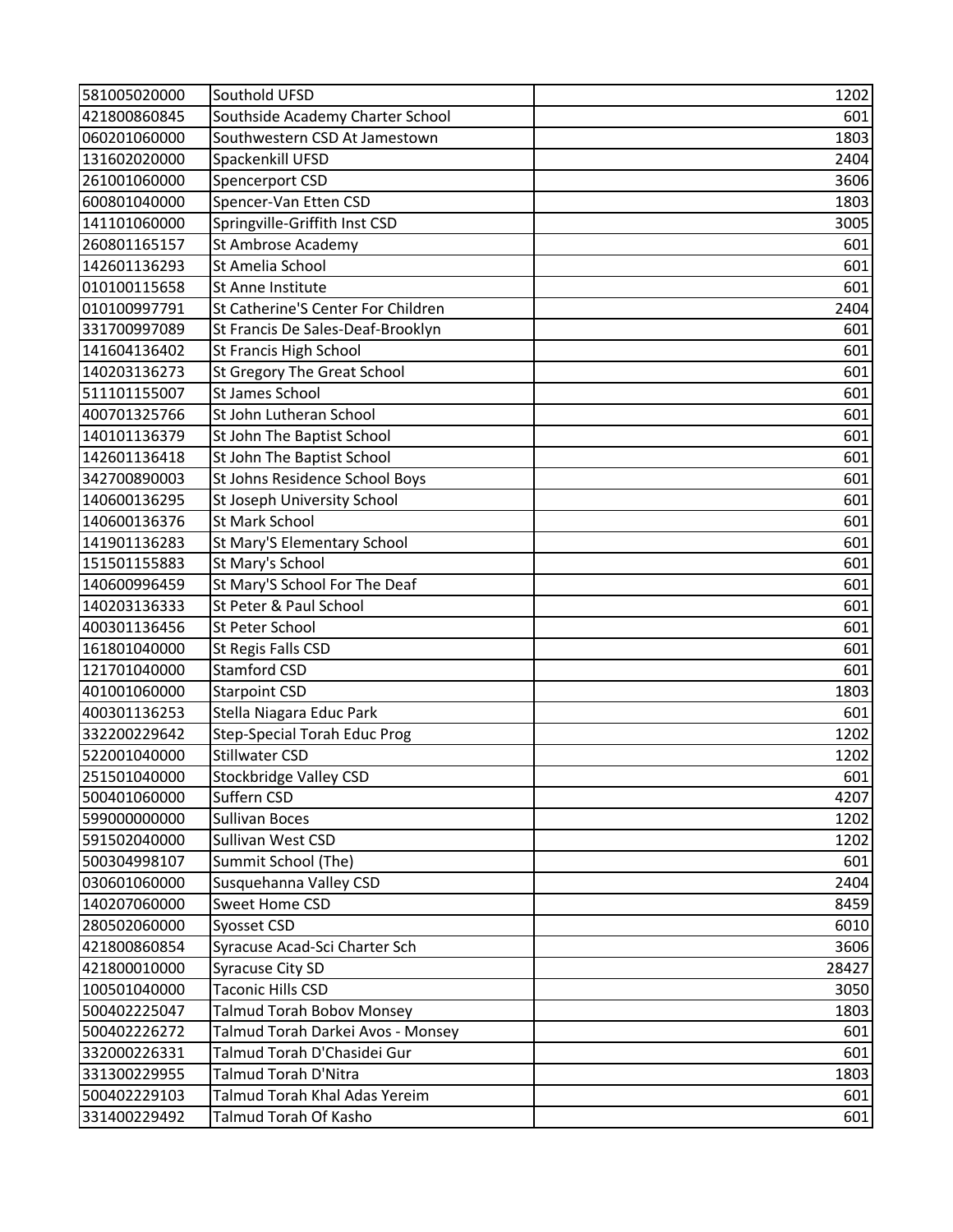| 332200229972 | Talmud Torah Ohel Yochanan          | 1202  |
|--------------|-------------------------------------|-------|
| 332000225465 | Talmud Torah Ohr Moshe              | 601   |
| 331400229671 | <b>Talmud Torah Tashbar</b>         | 601   |
| 140600860838 | <b>Tapestry Charter School</b>      | 1202  |
| 220701040000 | <b>Thousand Islands CSD</b>         | 1803  |
| 580201060000 | Three Village CSD                   | 5409  |
| 151501060000 | Ticonderoga CSD                     | 1202  |
| 600903040000 | <b>Tioga CSD</b>                    | 1803  |
| 332000227945 | Tomer Dvora School - Site 1         | 1803  |
| 619000000000 | Tompkins-Seneca-Tioga Boces         | 601   |
| 142500010000 | Tonawanda City SD                   | 2404  |
| 280300206622 | Torah High School Long Beach        | 601   |
| 332200226937 | Torah Vodaath High School           | 1202  |
| 211901020000 | Town Of Webb UFSD                   | 601   |
| 512001155896 | <b>Trinity Catholic School</b>      | 601   |
| 591201040000 | Tri-Valley CSD                      | 1202  |
| 491700010000 | Troy City SD                        | 7257  |
| 261600860906 | True North Rochester Prep Charter   | 3005  |
| 491700860931 | True North Troy Prep Charter School | 1202  |
| 611001040000 | <b>Trumansburg CSD</b>              | 1803  |
| 580913080000 | Tuckahoe Comn SD                    | 601   |
| 660302030000 | Tuckahoe UFSD                       | 1202  |
| 421902040000 | <b>Tully CSD</b>                    | 1202  |
| 160101060000 | Tupper Lake CSD                     | 1202  |
| 441903020000 | <b>Tuxedo UFSD</b>                  | 1202  |
| 660401030000 | Ufsd-Tarrytowns                     | 2404  |
| 629000000000 | <b>Ulster Boces</b>                 | 1202  |
| 081003040000 | Unadilla Valley CSD                 | 601   |
| 051901040000 | <b>Union Springs CSD</b>            | 1202  |
| 280202030000 | Uniondale UFSD                      | 7257  |
| 031501060000 | <b>Union-Endicott CSD</b>           | 4207  |
| 331400226332 | <b>United Talmudical Academy 75</b> | 16407 |
| 331500226334 | United Talmudical Academy-Boro Park | 6055  |
| 261600860985 | University Prep Char Sch-Young Men  | 601   |
| 261600860877 | <b>Urban Choice Charter School</b>  | 1202  |
| 500402228423 | <b>UTA</b>                          | 4853  |
| 441202226254 | Uta Of Kiryas Joel - Talmud Torah   | 17609 |
| 412300010000 | <b>Utica City SD</b>                | 10863 |
| 660805030000 | Valhalla UFSD                       | 1202  |
| 441301060000 | Valley CSD (Montgomery)             | 3606  |
| 280224020000 | Valley Stream 24 UFSD               | 1803  |
| 280251070000 | Valley Stream Central HS District   | 6611  |
| 490804998235 | Vanderheyden Hall                   | 2404  |
| 031601060000 | Vestal CSD                          | 4207  |
| 431701060000 | Victor CSD                          | 3005  |
| 260501996191 | Villa Of Hope                       | 2404  |
| 332000229673 | Viznitzer Chaider Tiferes Yisroel   | 601   |
| 353100880287 | Vol Of Amer - Greater Ny Inc        | 601   |
| 011003060000 | Voorheesville CSD                   | 1202  |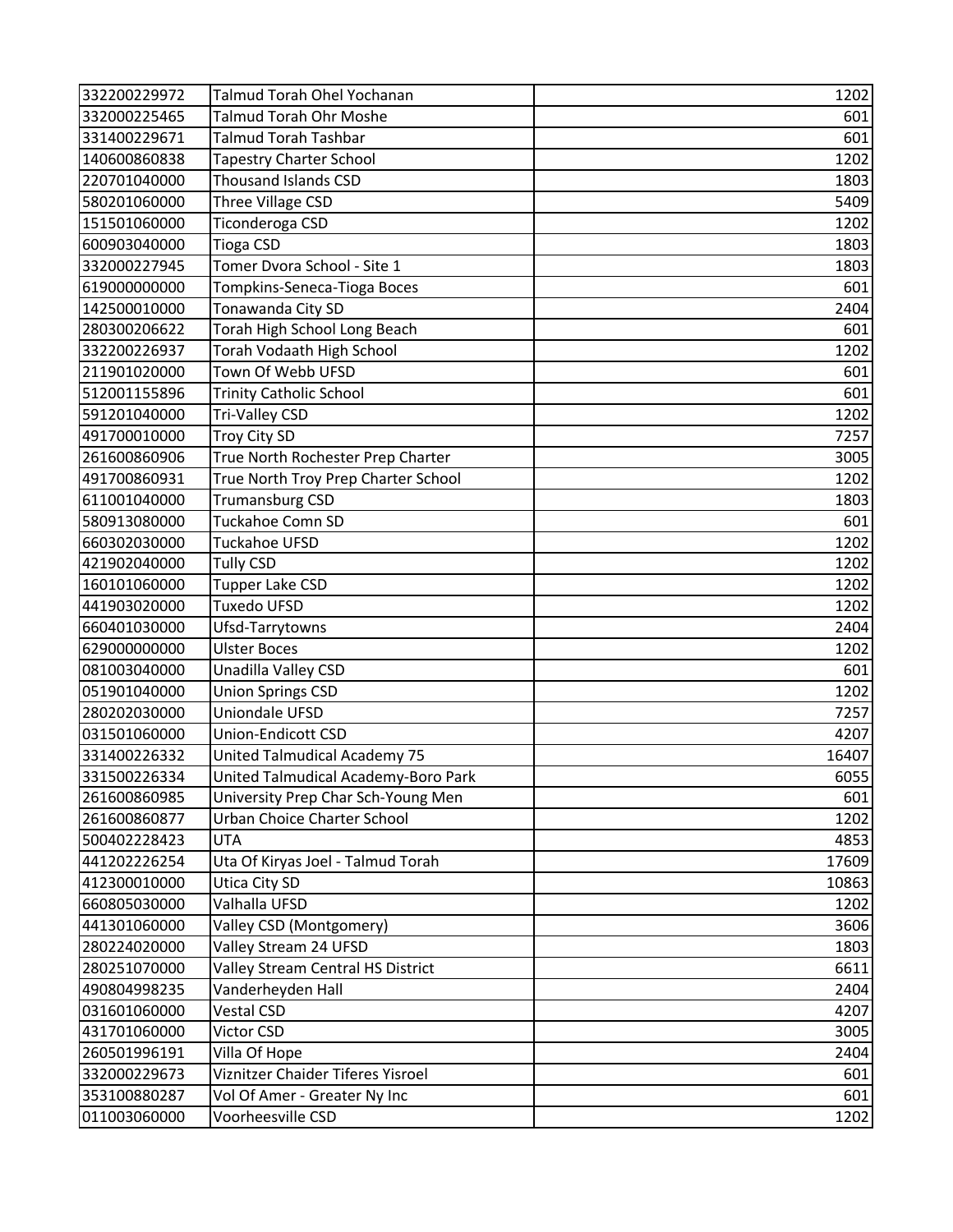| 621801060000 | <b>Wallkill CSD</b>                         | 3005  |
|--------------|---------------------------------------------|-------|
| 121901040000 | <b>Walton CSD</b>                           | 1202  |
| 280223030000 | Wantagh UFSD                                | 3005  |
| 132101060000 | <b>Wappingers CSD</b>                       | 9015  |
| 631201040000 | Warrensburg CSD                             | 1202  |
| 671501040000 | Warsaw CSD                                  | 1202  |
| 442101060000 | <b>Warwick Valley CSD</b>                   | 1202  |
| 440102060000 | Washingtonville CSD                         | 3005  |
| 522101030000 | Waterford-Halfmoon UFSD                     | 601   |
| 561006060000 | Waterloo CSD                                | 2404  |
| 222000010000 | <b>Watertown City SD</b>                    | 7257  |
| 011200010000 | Watervliet City SD                          | 1202  |
| 550301060000 | <b>Watkins Glen CSD</b>                     | 1202  |
| 600101060000 | <b>Waverly CSD</b>                          | 1803  |
| 573002040000 | Wayland-Cohocton CSD                        | 2404  |
| 650801060000 | Wayne CSD                                   | 2404  |
| 261901060000 | Webster CSD                                 | 6611  |
| 050301040000 | Weedsport CSD                               | 1202  |
| 200901040000 | Wells CSD                                   | 601   |
| 342900626081 | <b>Wellspring Schools (The)</b>             | 601   |
| 022601060000 | Wellsville CSD                              | 1202  |
| 580102030000 | West Babylon UFSD                           | 4207  |
| 210302040000 | West Canada Valley CSD                      | 601   |
| 420101060000 | West Genesee CSD                            | 6611  |
| 280227030000 | West Hempstead UFSD                         | 3005  |
| 260803060000 | West Irondequoit CSD                        | 6010  |
| 580509030000 | West Islip UFSD                             | 4207  |
| 440301998250 | <b>West Point Elementary School</b>         | 1202  |
| 142801060000 | West Seneca CSD                             | 5409  |
| 040204040000 | West Valley CSD                             | 601   |
| 280401030000 | <b>Westbury UFSD</b>                        | 8504  |
| 669000000000 | Westchester Boces                           | 601   |
| 140600860863 | Western Ny Maritime Charter School          | 1202  |
| 589300000000 | Western Suffolk Boces                       | 3606  |
| 062901040000 | Westfield CSD                               | 601   |
| 580902020000 | <b>Westhampton Beach UFSD</b>               | 1803  |
| 420701060000 | Westhill CSD                                | 2404  |
| 140600860874 | <b>Westminster Community Charter School</b> | 601   |
| 262001040000 | Wheatland-Chili CSD                         | 1202  |
| 170301020000 | Wheelerville UFSD                           | 601   |
| 662200010000 | White Plains City SD                        | 7858  |
| 641701060000 | Whitehall CSD                               | 1202  |
| 412902060000 | Whitesboro CSD                              | 4207  |
| 022101040000 | Whitesville CSD                             | 601   |
| 031401060000 | <b>Whitney Point CSD</b>                    | 1803  |
| 580232030000 | William Floyd UFSD                          | 12155 |
| 651402040000 | Williamson CSD                              | 1803  |
| 140203060000 | Williamsville CSD                           | 7813  |
| 151701040000 | Willsboro CSD                               | 601   |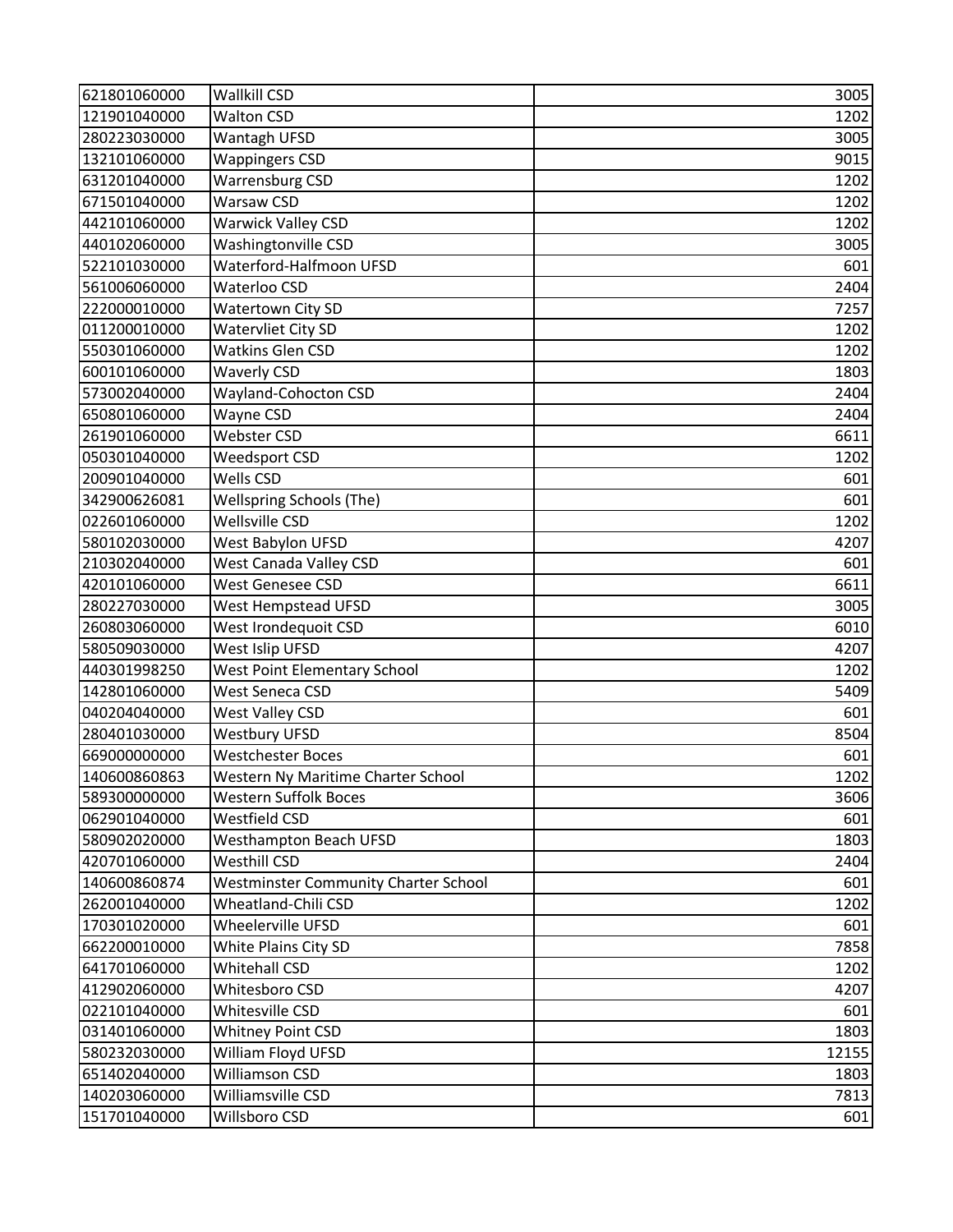| 401501060000 | <b>Wilson CSD</b>                   | 1202 |
|--------------|-------------------------------------|------|
| 191401040000 | Windham-Ashland-Jewett CSD          | 601  |
| 031701060000 | Windsor CSD                         | 2404 |
| 610327021005 | Wm George Agency For Child Ser      | 601  |
| 280209997260 | <b>Woodward Children'S Center</b>   | 601  |
| 472506040000 | <b>Worcester CSD</b>                | 601  |
| 580109020000 | Wyandanch UFSD                      | 2404 |
| 490804020000 | Wynantskill UFSD                    | 601  |
| 500402227589 | Yeshiva Ahavath Israel-Bnos Visnitz | 8504 |
| 332000227460 | Yeshiva And Beth Hamedrash Shaarei  | 601  |
| 332000226101 | Yeshiva And Mesivta Wiznitz Of Usa  | 601  |
| 500402229520 | Yeshiva Avir Yaakov                 | 8504 |
| 332200226066 | Yeshiva Bais Chaya Esther           | 1202 |
| 331700229743 | Yeshiva Beis Chaya Mushka           | 601  |
| 500402227455 | Yeshiva Beth David                  | 601  |
| 332000227219 | Yeshiva Beth Hillel Of Krasna       | 601  |
| 331400229052 | Yeshiva Beth Hillel Of Williamsburg | 601  |
| 500402229080 | Yeshiva Beth Mikroh                 | 601  |
| 332200229911 | Yeshiva Birchas Shmuel              | 601  |
| 331400226942 | Yeshiva Bnos Ahavas Israel          | 1202 |
| 331400229318 | Yeshiva Bnos Spinka                 | 601  |
| 331500228921 | Yeshiva Boyan                       | 601  |
| 332000226948 | Yeshiva Chsan Sofer                 | 601  |
| 500402995550 | Yeshiva Darkei Emunah               | 1202 |
| 500402229549 | Yeshiva Gedolah Of South Monsey     | 601  |
| 331800225971 | Yeshiva Gedolah Ohr Yisroel         | 601  |
| 500402228999 | Yeshiva High School Of Monsey       | 601  |
| 332100228850 | Yeshiva Imrei Chaim Viznitz         | 1202 |
| 332000228769 | Yeshiva Imrei Yosef Spinka          | 601  |
| 332100226952 | Yeshiya Karlin Stolin               | 601  |
| 331400226953 | Yeshiva Kehilath Yakov              | 3005 |
| 332000225654 | Yeshiva Ketana Of Bensonhurst       | 1202 |
| 332000228439 | Yeshiva Machzikei Hadas             | 1202 |
| 331400226955 | Yeshiva Mesivta Arugath Habosem     | 601  |
| 500402226275 | Yeshiva Of Bobov Monsey             | 601  |
| 332100226947 | Yeshiva Of Brooklyn                 | 1202 |
| 331300226204 | Yeshiva Of Kasho                    | 601  |
| 500402226477 | Yeshiva Of Spring Valley            | 1202 |
| 332000226957 | Yeshiva Ohel Moshe                  | 601  |
| 500402226150 | Yeshiva Ohr Torah                   | 1803 |
| 310600226845 | Yeshiva Rabbi S R Hirsch            | 601  |
| 342900226050 | Yeshiva Rlkti Primary               | 601  |
| 500402229528 | Yeshiva Shaar Ephraim               | 601  |
| 342800229850 | Yeshiva Sha'Arei Zion Ohel Bracha   | 601  |
| 332000229340 | Yeshiva Shalshelet Bais Yaakov      | 601  |
| 332000228797 | Yeshiva Tiferes Bunim               | 601  |
| 342800227222 | Yeshiva Tifereth Moshe              | 601  |
| 332000226225 | Yeshiva Toldos Yesuscher            | 601  |
| 332100226500 | Yeshiva Torah Temimah               | 601  |